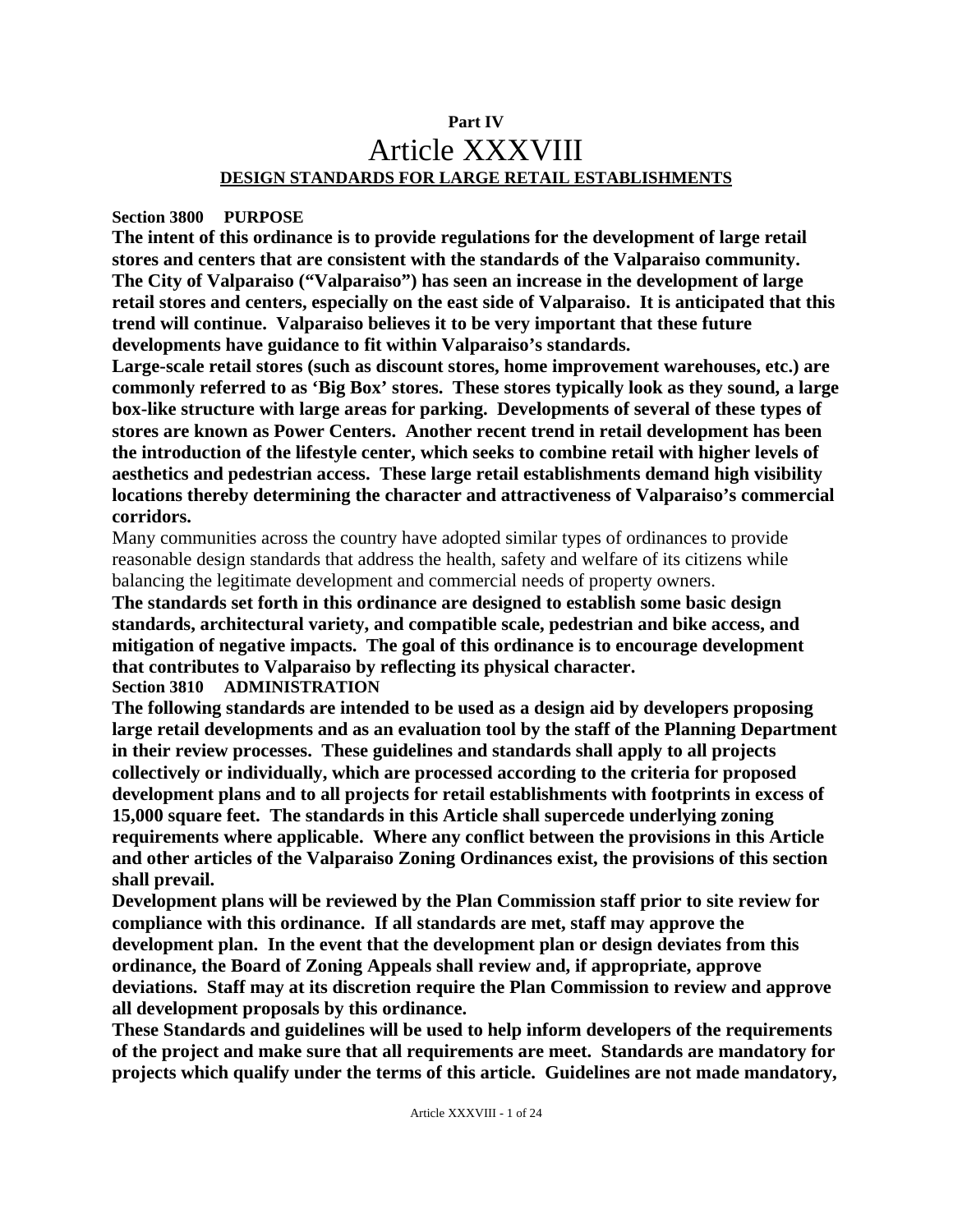## **but are used to inform the planners, design consultants, developers and City staff about overall design objectives.**

## **Section 3820 Definitions**

- Arcade an area contiguous to a street or plaza that is open and unobstructed, and that is accessible to the public at all times. Arcades may include building columns, landscaping, statuary and fountains. Arcades do not include off-street loading/unloading areas, driveways or parking areas.
- Articulate to give emphasis to or distinctly identify a particular element. An articulated façade would be the emphasis of elements on the face of a wall including a change in setback, materials, roof pitch or height.
- Berm an earthen mound designed to provide visual interest on a site, screen undesirable views, reduce noise or provide a buffer from adjoining uses.
- Breezeway a structure for the principal purpose of connecting a main building or structure on a property with other buildings.
- Buffer see also "screen". An area provided to reduce the conflict between two different land uses. Buffers are intended to mitigate undesired views, noise and glare - effectively providing greater privacy to neighboring land uses. Typical buffers consist of materials that serve this purpose and include, but are not limited to, plant materials, walls, fences and/or significant land area to separate the uses.
- Buffer Strip a portion of a lot or property used to visually separate one use from another through the use of vegetation, distance or other approved method.
- Building Face, Front any building face, which can be touched by a line drawn perpendicular to street (public or private).
- Building Face, Public any building side that is visible from public or private right-ofways and/or the faces that contain public entry.
- Building Mass the building's expanse or bulk and is typically used in reference to structures of considerable size.
- Design Guidelines statements and graphics intended to direct the planning and development of the built environment in a particular manner or style so that the end result contributes positively to the overall development.
- Dormer a window set vertically in a gable projecting from a sloping roof.
- Facade the portion of any exterior elevation on the building extending from grade to the top of the parapet, wall or eaves and extending the entire length of the building.
- Front Yard the portion of the front yard extending the full width of the lot and measured between the front lot line and a parallel line across the front of the building. Corner and double lots shall adhere to the front yard setback(s) for each frontage.
- Gable a triangular wall section at the end of a pitched roof, bounded by the two roof slopes.
- Hip Roof roof without gables.
- Parapet the portion of a wall that extends above the roofline.
- Pedestrian Oriented Development development designed with an emphasis primarily on the street sidewalk and on pedestrian access to the site and buildings/structures rather than on auto access. The buildings/structures are generally located close to the public or private right-of-way and the main entrance(s) is oriented to the street sidewalk. There are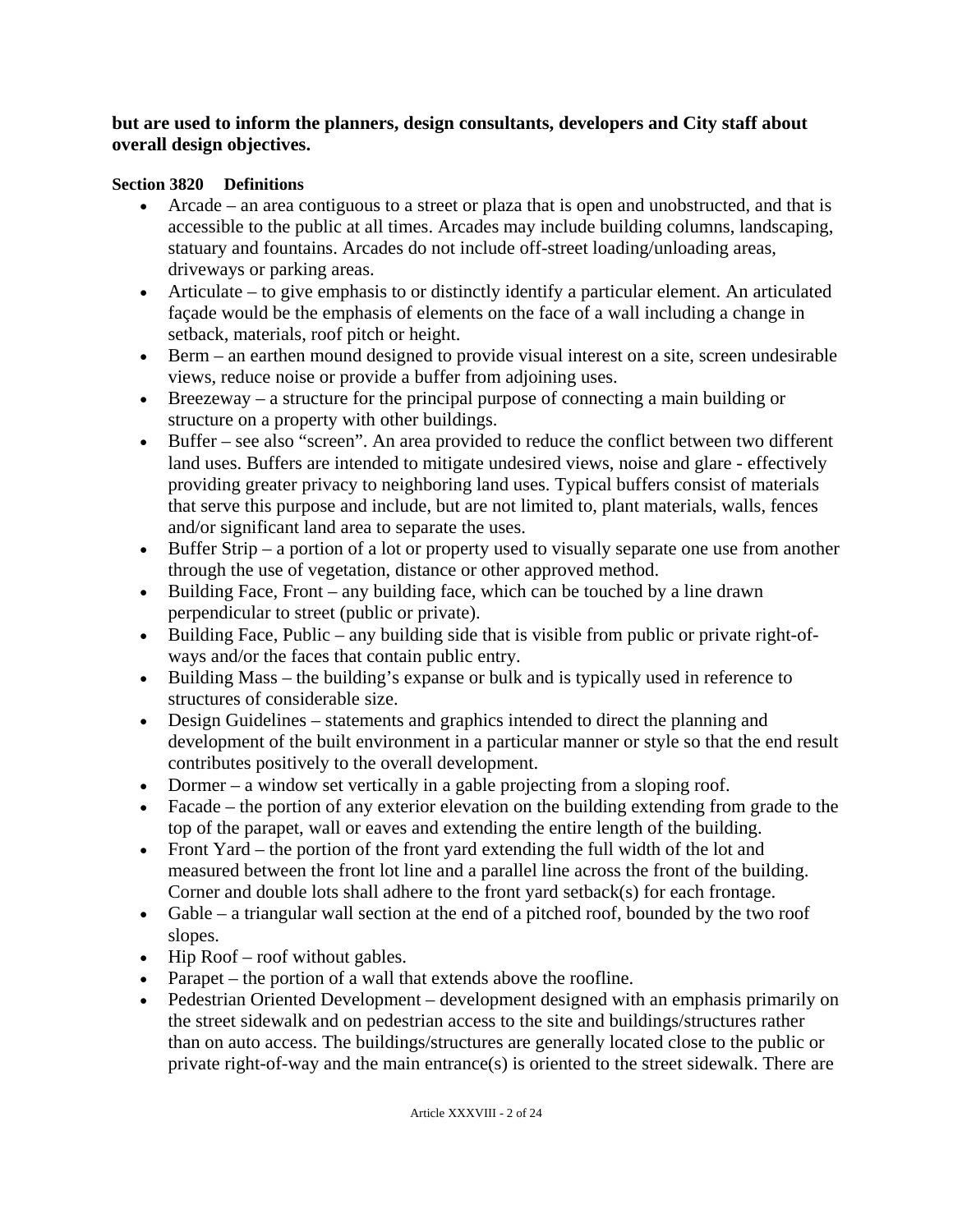generally windows or display cases along building facades. Although parking is provided, it is generally limited in size and location.

- Pedestrian Walkway a surfaced walkway, separate from the traveled portion of a public or private right-of-way or parking lot/driving aisle.
- Portico a porch or walkway with a roof supported by columns, often leading to the entrance to a building.
- Public/Private Right of Way any public or private road, access easement intended to provide public access to any lot/development, but excluding any service road or internal driving aisles (i.e., within parking lots).
- Screen see also "buffer". The sole purpose of a screen is to block views. A screen should be constructed of opaque materials and whose height will be effective in obstructing unwanted views.
- Setback a prescribed distance or an area between one element and another (i.e., a building and the road right-of-way). Within these guidelines, the term also refers to:
	- o The minimum distance and the area measured from the property line to the interior of a parcel where buildings may be constructed.
	- o The required distance and the area between the edge of the parking lot pavement/curb and the property line or buildings/structures.
	- o Placing a building face on a line to the rear of another building line.
- Streetscape all elements of a development or area that are in view from other points along a street.

# **Section 3830 DESIGN STANDARDS – AESTHETIC CHARACTER**

## **A. Facades and Exterior Walls**

**Guideline:** Facades should be articulated to reduce the massive scale and the uniform, impersonal appearances of large retail buildings and provide visual interest that will be consistent with the community's identity character, and scale. The intent is to encourage a more human scale that residents of Valparaiso will be able to identify with their community. The resulting scale will ensure a greater likelihood of reuse of structure by subsequent tenants.

- 1. Developments with a facade over 100 feet in linear distance or length shall incorporate wall projections or recesses minimum of three (3) feet in depth and a minimum of twenty (20) continuous feet within each 100 feet of facade length and shall extend over twenty (20) percent of the facade. Developments shall use animating features such as arcades, display windows, entry areas, towers, or awnings along at least forty (40) percent of the facade. Entryways to major anchors shall project not less than five (5) feet. This shall be represented by a change in the wall of the building and not only in a covered entry.
- **2.** All exterior building elevations that face public streets, customer parking areas or areas of residential use shall be designed so that there are no large expanses of blank walls. This requirement can be met by employing the use of architectural features including but not limited to: doors, windows, pilasters, columns, horizontal and vertical offsets, material and color variations, decorative cornices, projecting awnings, arcades, entry areas, canopies, murals, towers and graphics.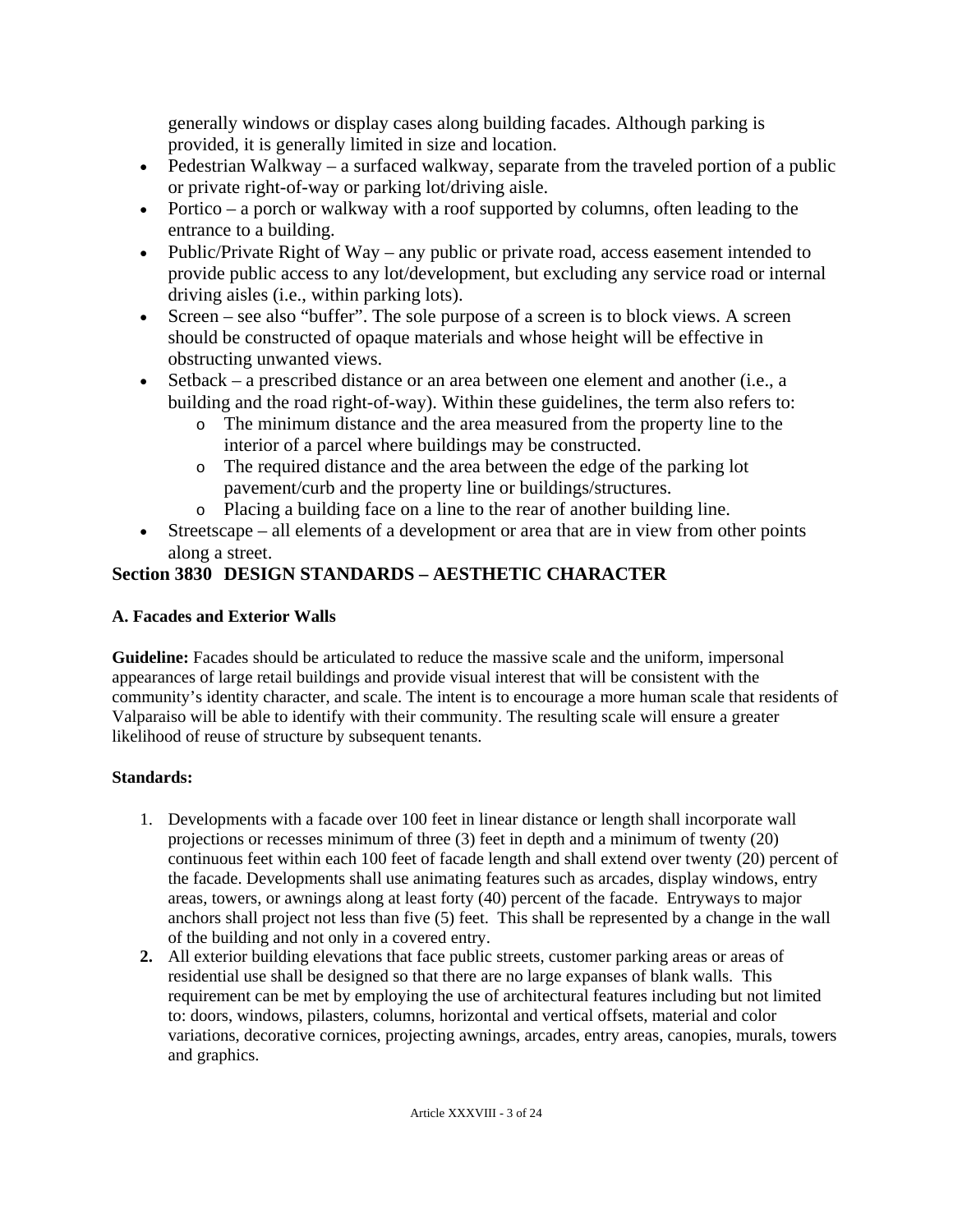

#### (Drawing courtesy of Fort Collins, Colorado)

#### **B. Smaller Retail Stores**

Guideline: The presence of smaller retail stores gives a center a "friendlier" appearance by creating variety, breaking up large expanses, and expanding the range of the site's activities. Windows and window displays of such stores should be used to contribute to the visual interest of exterior facades. The standards presented in this section are directed toward those situations where additional, smaller stores, with separate, exterior customer entrances are located in the principal buildings or development site.

**Standards:** Where principal buildings contain additional, separately owned stores, which occupy less than (25,000) square feet of gross floor area, with separate, exterior customer entrances:

- 1. The street level facade of such stores shall be transparent between the height of three feet and eight feet above the walkway grade for no less than sixty 60 percent of the horizontal length of the building facade of such additional stores.
- **2.** Windows shall be recessed and should include visually prominent sills, heads, or other such forms of framing.

#### **C. Detail Features**

**Guideline:** Buildings should have architectural features and patterns that provide visual interests, at the scale of the pedestrian, reduce massive aesthetic effects, and recognize local character. The elements in the following standard should be integral parts of the building fabric, and not superficially applied trim or graphics, or paint.

**Standard:** Building facades shall include a repeating pattern that shall include no less than three of the elements listed below. At least one of these elements shall repeat horizontally. All elements shall repeat at intervals of no more than thirty (30) feet, either horizontally or twenty (20) feet vertically.

- Color change
- Texture change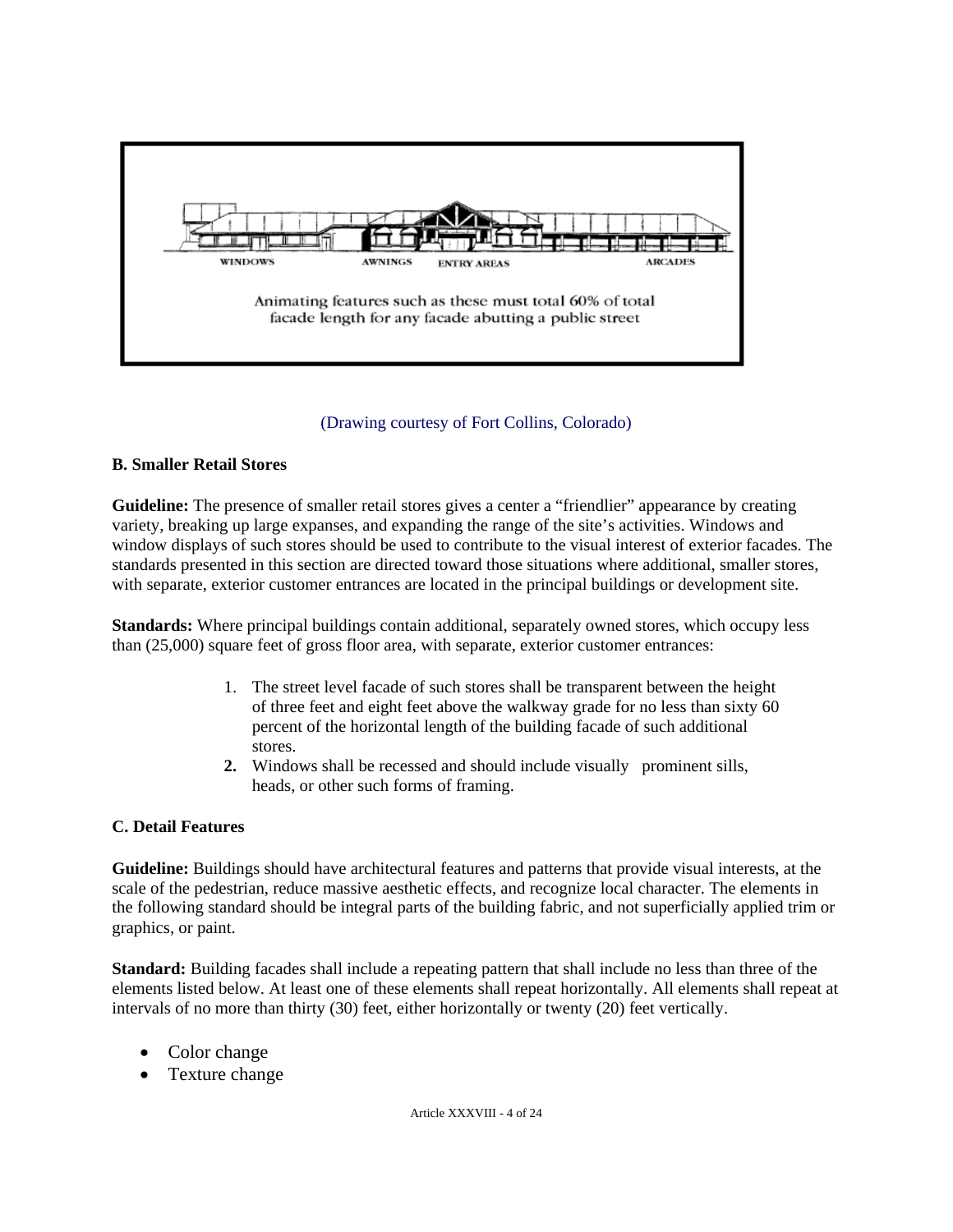- Material module change
- Expression of architectural or structural bay through a change in plane no less than twelve (12) inches in width, such as an offset, reveal, or projecting rib.



Expression of Architectural or Structural Bay.

## (Drawing courtesy of Fort Collins, Colorado)

#### **D. Roofs**

**Guideline:** Variations in rooflines should be used to add interest to, and reduce the massive scale of large buildings. Roof features should compliment the character of adjoining neighborhoods.

- 1. At least one roof change of three (3) feet above the predominant roofline. Roof lines shall be varied with change in height every 100 linear in the building length or forty 40% of the building length, which ever is less.
- 2. All exterior building elevations that face public streets, customer parking areas, or areas of residential use shall be designed so that there are no large expanses of blank walls. This requirement can be met by employing the use of architectural features including but not limited to: doors, windows, pilasters, columns, horizontal and vertical offsets, material and color variations, decorative cornices, projecting awnings, arcades, entry areas, canopies, murals, towers, and graphics.
- 3. Parapets shall conceal flat roofs and rooftop equipment such as HVAC units from public view. The average height of such parapets shall not exceed 15% of the height of the supporting wall and such parapets shall not at any point exceed one-third of the height of the supporting wall. Such parapets shall feature three dimensional cornice treatments of not less than twelve inches in height, and shall incorporate no less than three reliefs. In addition to parapets, gable roofs, hip roofs, or dormers may be used to conceal flat roofs and roof top equipment. In the event that parapets are used as an architectural element, they shall be provided on all sides of the building in order to avoid the appearance of false facades from the back or sides of large retail establishment buildings.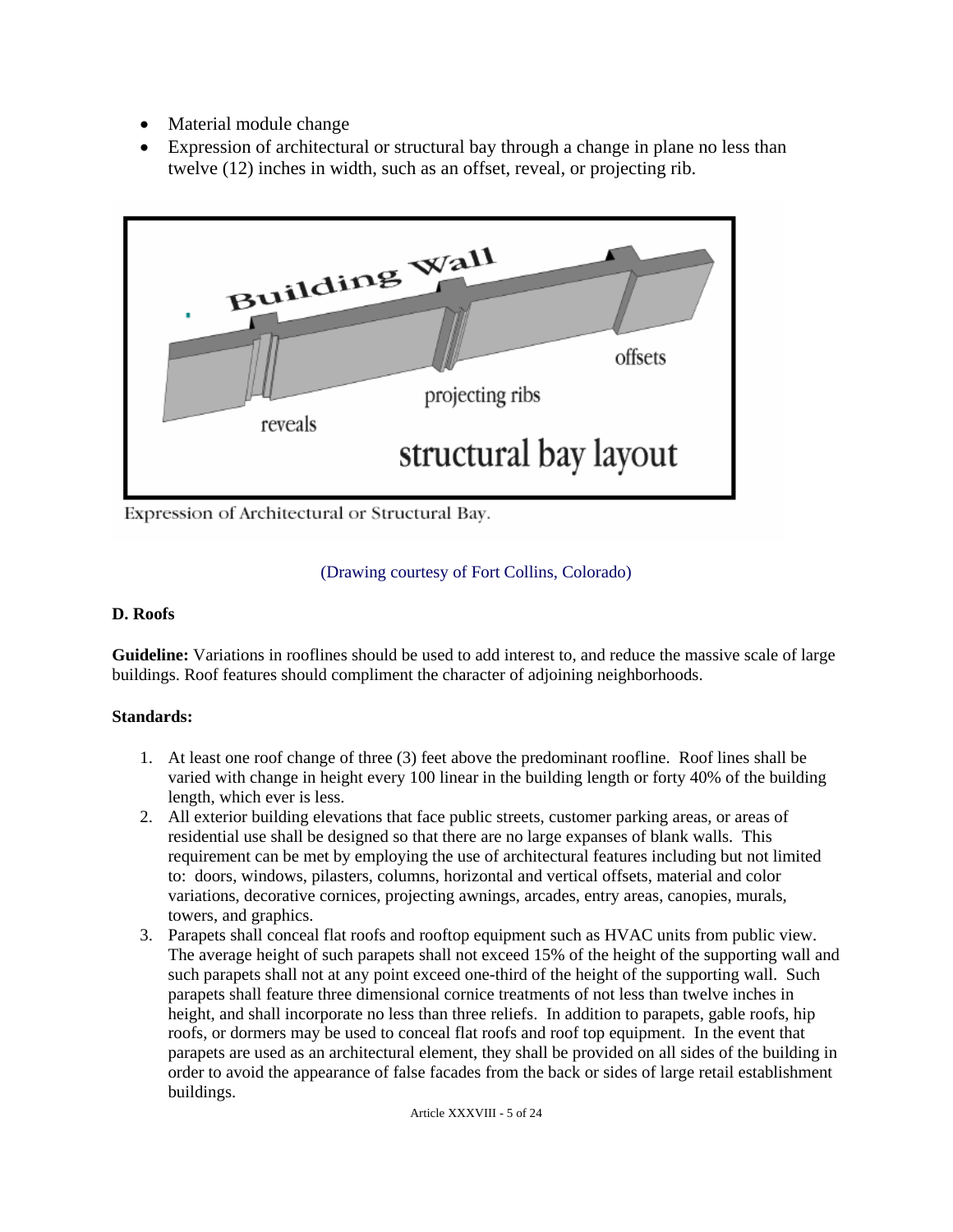- 4. All roof-mounted equipment shall be architecturally screened by materials and colors consistent with the design of the building.
- 5. Roofs shall exhibit one of the following features:
	- a. Overhanging eaves extending no less than 3 feet past the supporting walls
	- b. Sloping roofs that do not exceed the average height of the supporting walls, with an average slope greater than or equal to 1 foot of vertical rise for every 3 feet of horizontal run and less than or equal to 1 foot of vertical rise for every 1 foot of horizontal run.
	- c. Multiple roof slope planes.
	- **d.** Raised cornice parapets or towers above all major entries and all anchor store entries. If no anchor exists at least two locations exhibiting the above standards, clock or bell towers or similar features dormers, belvederes, cupolas, etc.



Parapet Standards.

## (Drawing courtesy of Fort Collins, Colorado)

#### **E. Materials and Colors**

**Guideline:** Exterior building materials and colors comprise a significant part of the visual impact of a building. Therefore, they should be aesthetically pleasing and compatible with materials and colors used in adjoining neighborhoods.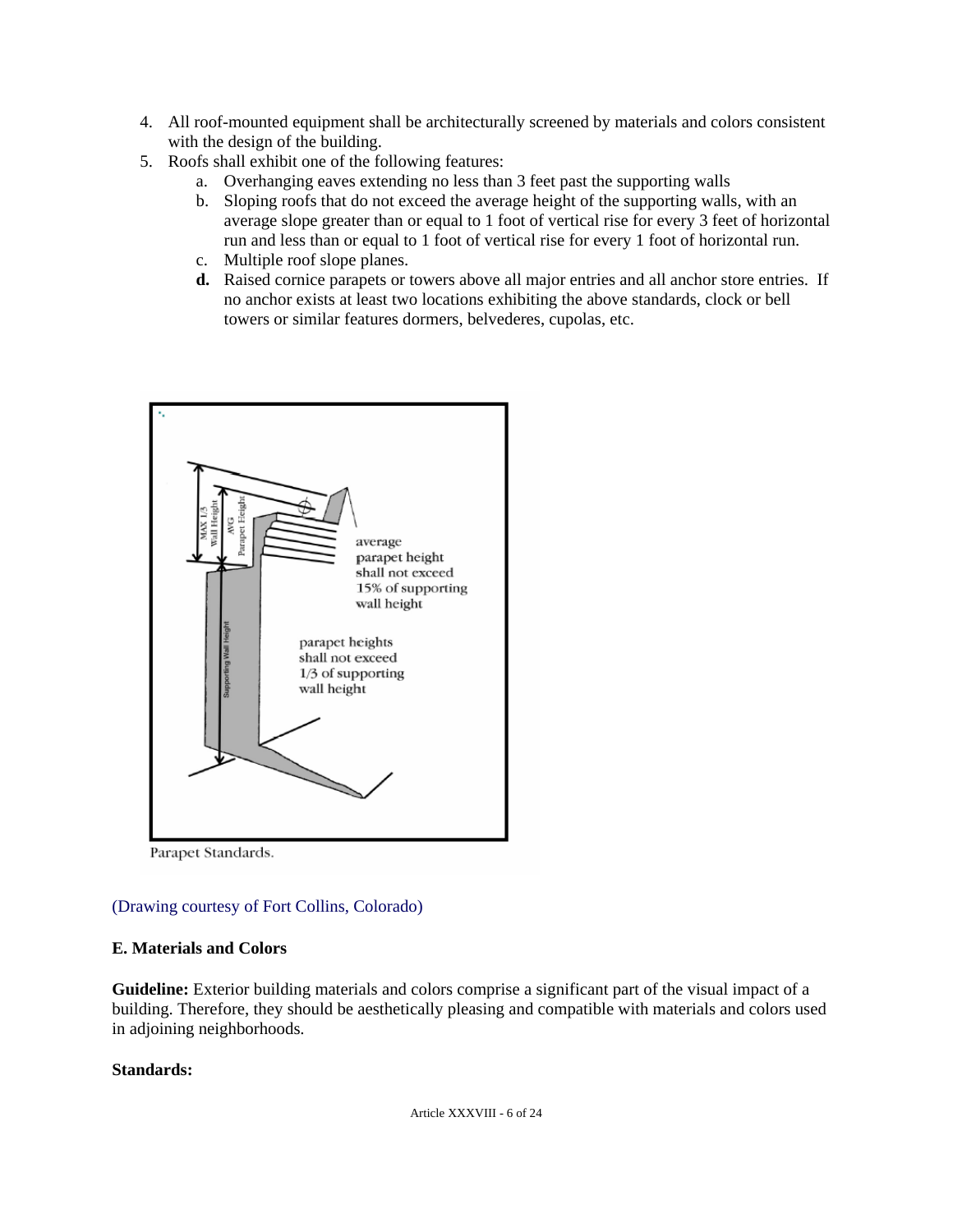- 1. Predominant exterior building materials shall be high quality materials. These include, without limitation:
	- a. Brick
	- b. Limestone
	- c. Other native stone
	- d. Textured colored aggregate concrete masonry units
- 2. Primary predominant facade colors shall be low reflectance, subtle, neutral, or earth tone colors. The use of high intensity colors, metallic colors, black or fluorescent colors is prohibited as a predominant building color.
- 3. Building trim and accent areas may feature brighter colors, including primary colors, but neon tubing shall not be an acceptable feature for building trim or accent areas.
- 4. The use of the following as predominant exterior building materials shall be prohibited:
	- Pre-fabricated metal wall panels
	- Smooth-faced concrete block
	- Vinyl, composite or metal siding
	- Wood
- 5. The above standards shall apply to all primary facades those visible from a right-of-way or a customer parking lot

## **F. Building Entryways**

Guideline: Entryway design elements and variations should give orientation and aesthetically pleasing character to the building. The standards identify desirable entryway design features.

**Standard:** Each principal building on a site shall have clearly defined, highly visible customer entrances featuring no less than three (3) of the following:

- canopies or porticos
- overhangs
- recesses/projections
- arcades
- raised corniced parapets over the door
- peaked roof forms
- arches
- architectural details such as tile work and moldings which are integrated into the building structure and design
- Integral planters or wing walls that incorporate landscaped areas and/or places for sitting

**Where additional stores will be located in the principal building, each such store shall have at least one exterior customer entrance, which shall conform to the above requirements.**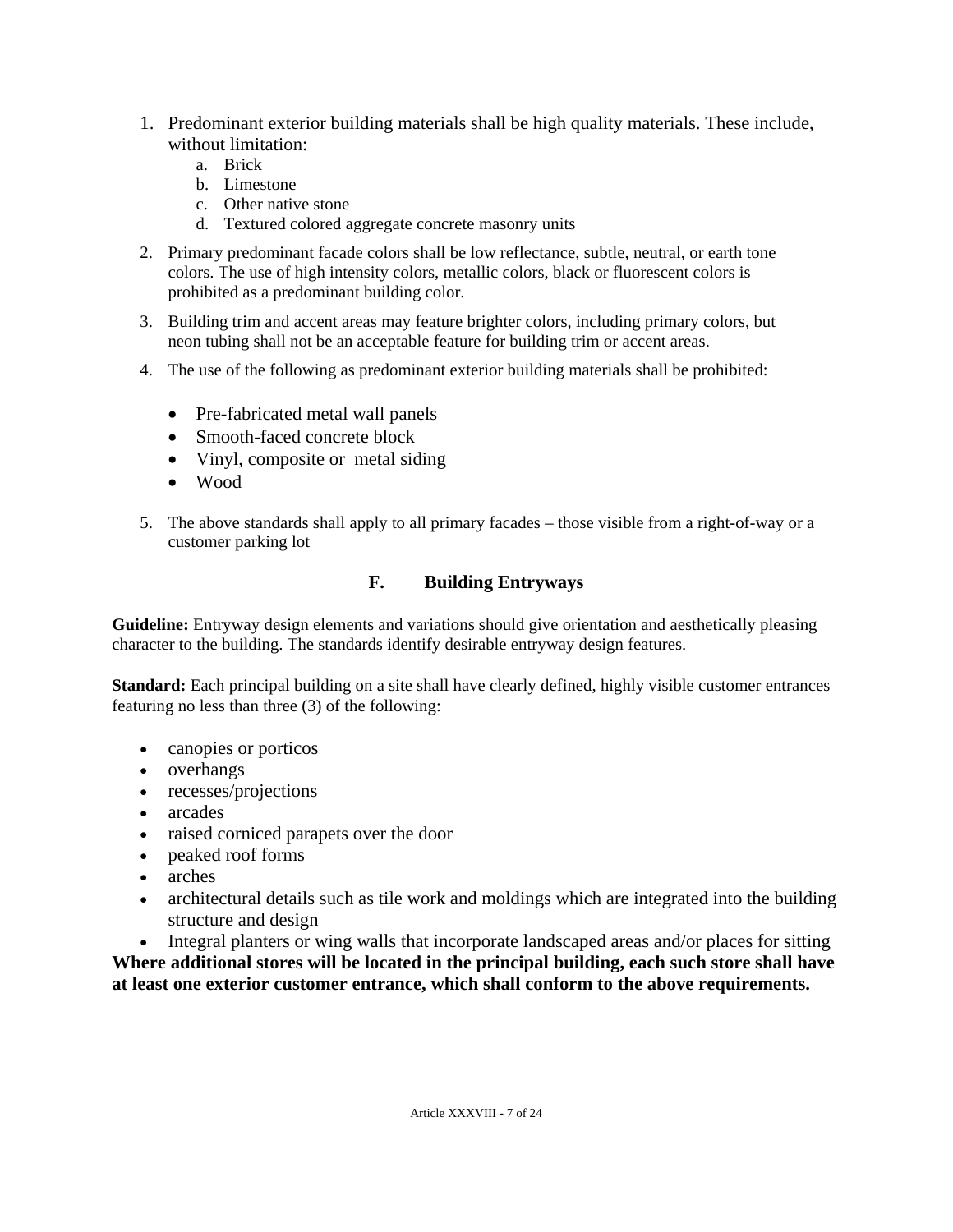## **Section 3840: SITE DESIGN AND RELATIONSHIP TO THE SURROUNDING COMMUNITY**

### A. **Access Requirements**

**Guideline: Vehicular access shall be such that traffic congestion is minimized and safety is maximized. Care shall be exercised to meet existing and projected through traffic needs as well as those required to serve the large retail establishment. Consideration shall also be given to the needs of public and/or on demand transportation services by providing pick-up and drop-off locations.** 

**Adequate provisions shall also be made to accommodate bicycle and pedestrian traffic to, through and from the large retail establishment. The City's "Pathways & Greenways Master Plan 2005" should be consulted for guidance.** 

**Site and off-site improvements necessary to provide the proper access shall be the responsibility of the developer.** 

**Standards:** 

1. Study: At the discretion of the Engineering Director or the Planning Director, the developer shall provide a traffic impact analysis/study prepared under the direction of a professional engineer, licensed in the State of Indiana. Said engineer, or his staff, shall be trained and experienced with traffic engineering analysis and design, and, upon request, shall provide documentation of that training and experience.

The study shall address existing and projected traffic volumes, movements and needs for both the through traffic on the roads and the traffic projected to use the LARGE RETAIL ESTABLISHMENT. The study shall summarize findings with specific recommendations for all improvements necessary.

The City may choose to employ an independent consultant to review and comment on the study and recommendations.

2. Vehicular Access Locations: Primary vehicular access locations shall only be on Arterial Streets as designated in Part II, Article X, Streets and Thoroughfares, in the Zoning Ordinance, said Section hereafter called the "Thoroughfare Plan". Secondary access locations may be from Collector Streets with the approval of the Planning Commission. Access points to local streets shall only be permitted with the approval of the Planning Commission and the Board of Works, and only after adequate provisions are made so that the commercial traffic cannot use the street as a short cut through existing residential developments.

Access locations shall be adequately removed from existing and proposed drives and intersections so that conflicting traffic movements are not increased and/or do not occur.

- 3. Access Geometrics: All proposed improvements for vehicular access shall conform to the provisions of "A Policy on Geometric Design of Highways and Streets" (known as the Green Book), as published by the American Association of State Highway and Transportation Officials (AASHTO).
- 4. Traffic Signals: Where warranted by the study, traffic signals meeting the standards of the City, shall be constructed/installed at access points and intersections that receive the traffic generated by the LARGE RETAIL ESTABLISHMENT.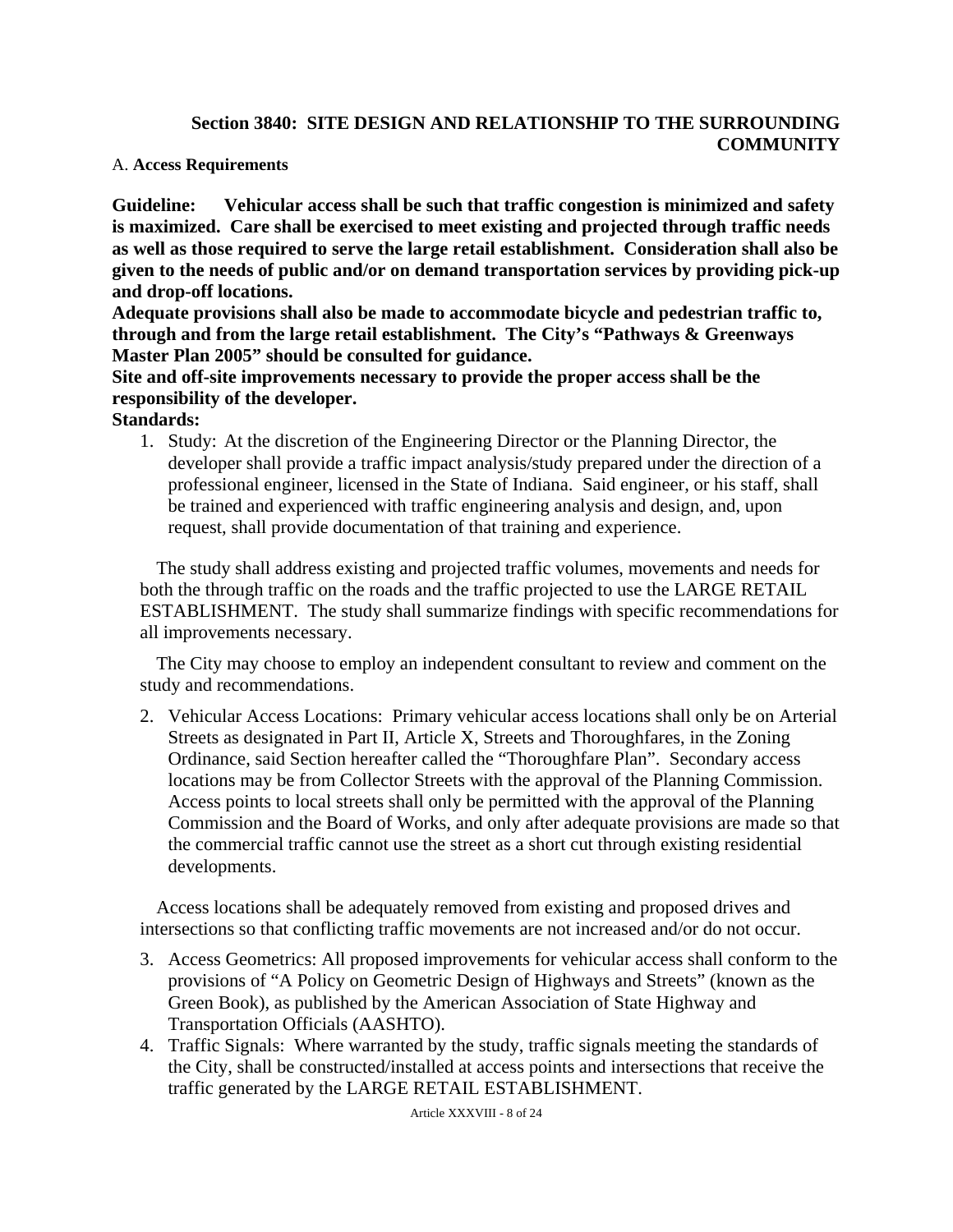The developer shall execute a traffic signal agreement with the City for any access points or intersections where the study indicates that signal warrants are not met, but may be met at some time in the future. The agreement shall be recordable, shall run with the land, and be binding on all of the developer's successors and/or assigns, and provide for payment for traffic signals at those locations if and when they are warranted.

- 5. Rights-of-Way: Where access improvements on or adjacent to public rights-of-way exceed the existing or proposed Thoroughfare Plan right-of-way widths, the additional right-of-way necessary shall be dedicated to the City prior to the issuance of permits.
- 6. Transit: In order to accommodate the City's transit and/or on-call transportation system, loading and drop-off points shall be provided in the site at a location(s) appropriate to accommodate the pedestrian riders, such as a bench with a covering or canopy. Locations shall be such that other vehicular traffic is not blocked and/or the safety of the passengers is not compromised as they enter or leave the transit vehicle. Bike racks shall be installed in convenient locations, and shall consist of non-corrosive materials.
- 7. Bicycle and Pedestrian: Improvements on and/or off-site shall be made to accommodate both bicyclists and pedestrians. Hard surface paths/walks, separate from the vehicular access, shall be provided so that customers of the LARGE RETAIL ESTABLISHMENT can have access without having to use vehicular transportation. In general, paths/walks shall be constructed through landscaped areas on the site.

Where the paths/walks cross-vehicular accesses, every attempt shall be made that the crossing is at a signalized location. In any event, every such crossing point shall be "pedestrian friendly", and shall utilize pedestrian timings on signals, refuge islands, and shall be properly marked and signed.

8. General: The Traffic and Safety Committee shall review the study and all plans for site and off-site vehicular, bicycle and pedestrian access and shall forward comments to the Planning Commission and/or Board of Works, as appropriate.

## **B. Entrances**

**Guideline:** Large retail buildings should feature multiple entrances. Multiple building entrances reduce walking distances from cars, facilitate pedestrian and bicycle access from public sidewalks, and provide convenience where certain entrances offer access to individual stores, or identified departments in a store. Multiple entrances also mitigate the effect of the unbroken walls and neglected areas that often characterize building facades that face bordering land uses.

#### **Standard:**

1. At least two (2) sides of a large retail establishment shall feature customer entrances. The two (2) required sides shall be those planned to have the highest level of public pedestrian activity, and one (1) of the sides shall be that which most directly faces a street with pedestrian access. The other of the two (2) sides may face a second street with pedestrian access, and/or a main parking lot area. All entrances shall be architecturally prominent and clearly visible from the abutting public street. Movie theaters are exempt from this requirement.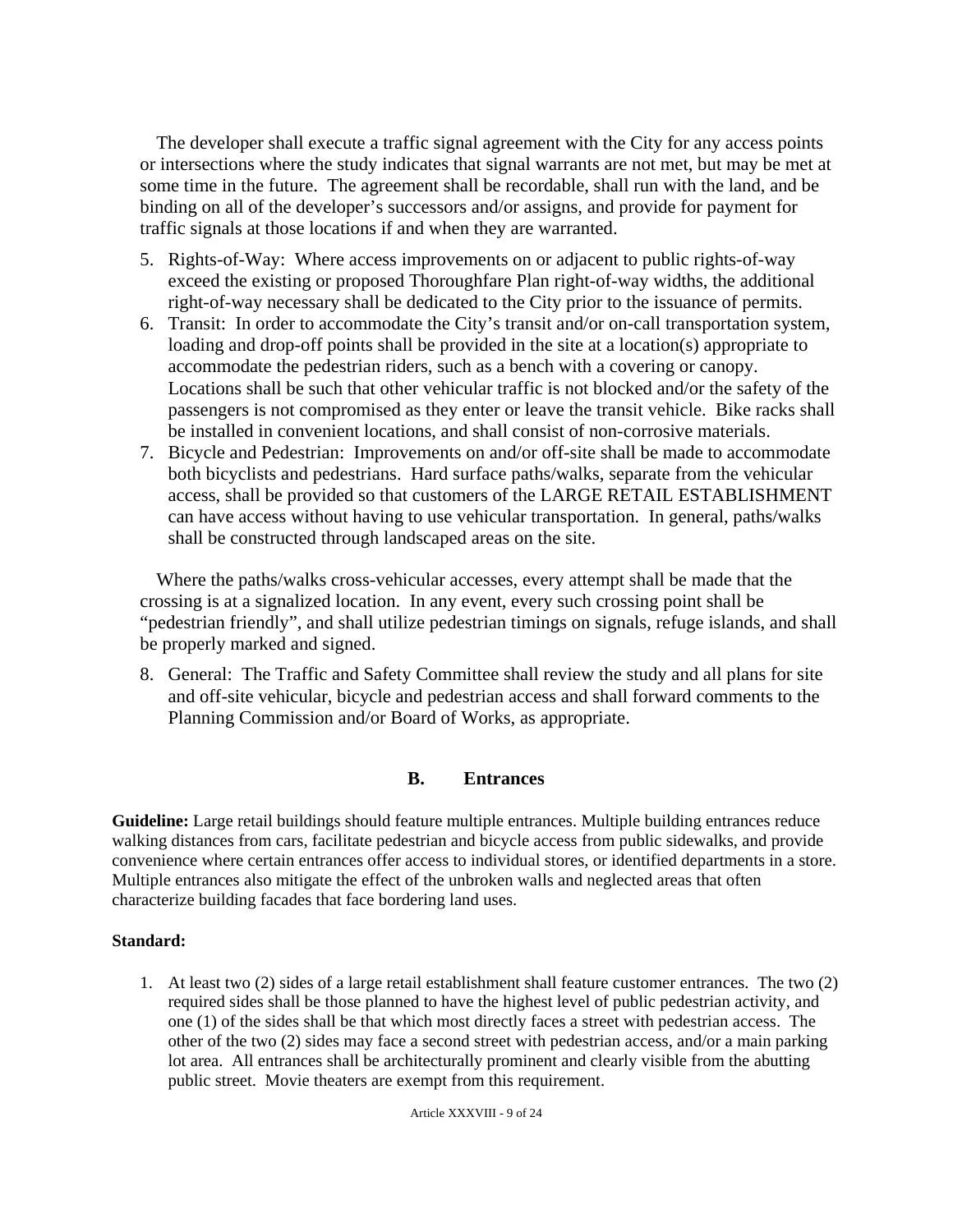- 2. Large retail centers shall face public streets. Commercial facilities consisting of an individual building on one street shall not be placed perpendicular to the entry-facing street.
- 3. Not all buildings must face major roadways in multiple building commercial sites. At least twenty 20% of all buildings within a retail center with more than (5) five buildings shall be located on the perimeter of the center.
- 4. Where buildings face inward toward large retail center complexes, the walls facing public streets shall exhibit architectural features similar to those on the primary entrances of the building, but shall not mimic the entrance features, or give the impression of false entrances.
- **5.** In the event that it is impossible to achieve two (2) entrances to a large retail establishment, the building may contain at least one (1) of the two (2) required entrances to lead into a smaller retail establishment (such as a branch bank, travel agency, beauty salon, etc.) on the building's perimeter. In this situation at least one (1) entrance must be provided for the large retail establishment.

## **C. Parking Lot Orientation**

**Guideline:** Parking areas should provide safe, convenient, and efficient access for vehicles and pedestrians. They should be distributed around large buildings in order to shorten the distance to other buildings and public sidewalks and to reduce the overall scale of the paved surface. If buildings are located closer to streets, the scale of the complex is reduced, pedestrian traffic is encouraged, and architectural details take on added importance.

**Standard:** No more than seventy-five (75) percent of the off-street parking area for the lot, tract or area of land devoted to the large retail establishment shall be located between the front façade of the large retail establishment and the abutting streets.

Access to out lots from public streets shall be prohibited. Access to out lots shall be from entry drives or interior site circulation.

## **D. Outdoor Storage, Trash Collection, and Loading Areas**

**Guideline:** Loading areas and outdoor storage areas exert visual and noise impacts on surrounding neighborhoods. These areas, when visible from adjoining properties and/or public streets, shall be screened, recessed or enclosed. While screens and recesses can effectively mitigate these impacts, the selection of inappropriate screening materials can exacerbate the problem. Appropriate locations for loading and outdoor storage areas include areas between buildings, where more than one building is located on a site and such buildings are not more than 40 feet apart, or on those sides of buildings that do not have customer entrances.

#### **Standards:**

**1.** Areas for outdoor storage, truck parking, trash collection or compaction, loading, or other such uses shall not be visible from public or private rights-of-way and shall be enclosed on all sides by an enclosure of comparable materials to that of the primary structure or surrounded by earth berm with landscape plantings of not less than six (6) feet in height as described in the landscape section. No areas for outdoor storage, trash collection or compaction, loading, exterior grade mounted equipment or other such uses shall be located within twenty (20) feet of any public or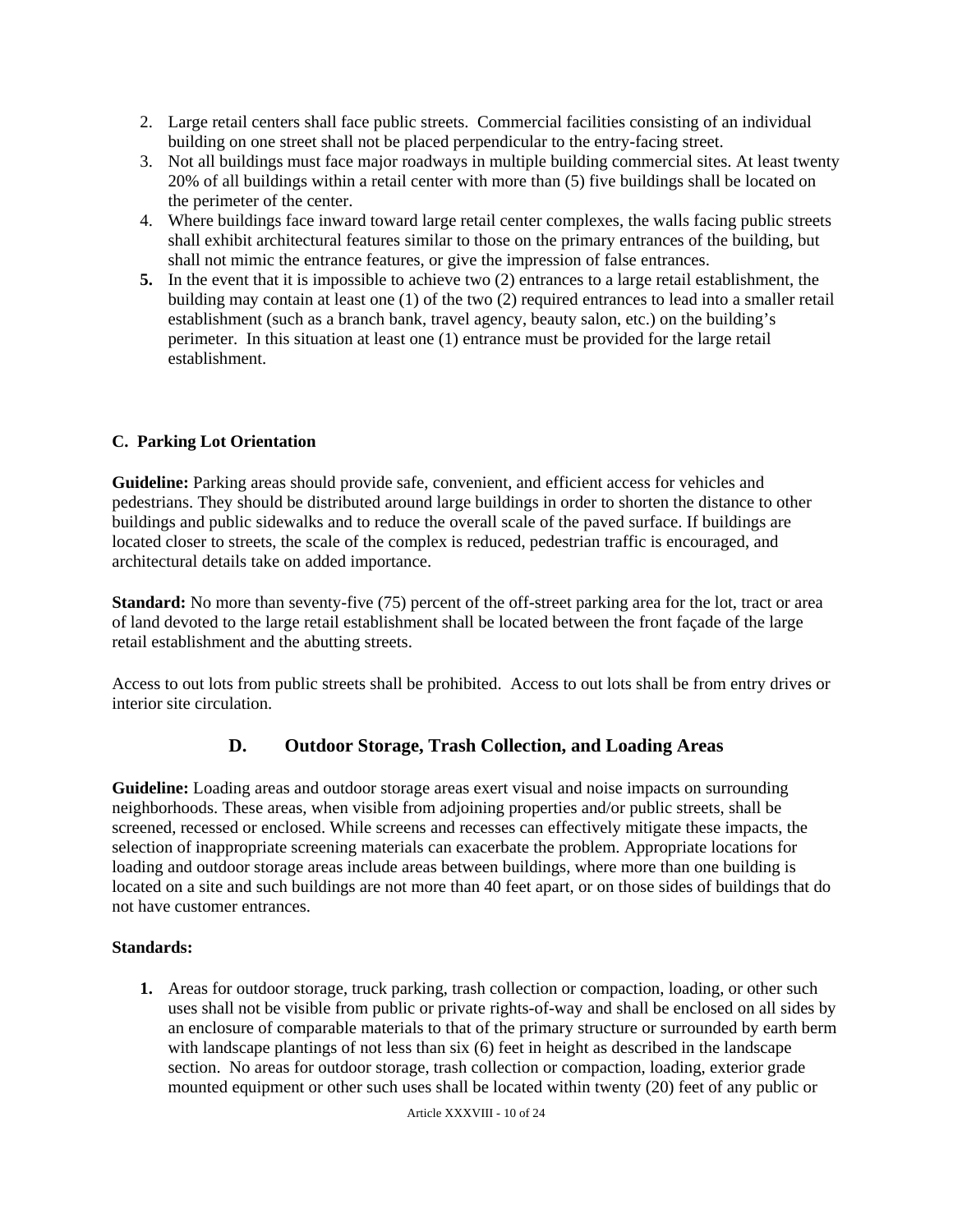private street, public sidewalk, or internal pedestrian way. Dumpsters, service or equipment areas must be completely enclosed within an opaque enclosure consisting of materials architecturally compatible with the primary structure. All enclosures must include a gate, consisting of similar design and opaque materials such as solid wood or vinyl. Chain link, slats, and gates with similar materials shall be prohibited. Roof top equipment shall be enclosed with an opaque design similar to the primary building.

- 2. Loading docks, truck parking, outdoor storage, utility meters, HVAC equipment, trash dumpsters, trash compaction, and other service functions shall be incorporated into the overall design of the building and the landscaping plan so that the visual and acoustic impacts of these functions are fully contained and out of view from adjacent properties and public streets, and no attention is attracted to the functions by the use of screening materials that are different from or inferior to the principal materials of the building and landscape.
- 3. Non-enclosed areas for the storage and sale of seasonal inventory including vehicles and trailers for rent shall be permanently defined and screened with decorative walls and/or fences, such as wrought iron. Chain link fence shall be prohibited on facades facing customer parking areas or public right of ways. Materials, colors, and designs of screening walls and/or fences and cover shall conform to those used as predominant materials and colors of the building. If such areas are to be covered, then the covering shall conform to those used as predominant materials and colors on the buildings.
- **4.** Temporary sales/displays, such as Christmas trees, landscape materials, and fireworks, shall be permitted for up to four (4) months each year and may not be located along a public street or sidewalk. Location and time/duration of such sales/displays shall be reviewed and approved by the Planning Director or appointed designee.Businesses wishing to have temporary sales/displays must reapply annually.

## **E. Pedestrian Flows**

Guideline: Pedestrian accessibility opens auto-oriented developments to the neighborhood, thereby reducing traffic impacts and enabling the development to project a friendlier, more inviting image. This section sets forth standards for public sidewalks and internal pedestrian circulation systems that can provide user-friendly pedestrian access as well as pedestrian safety, shelter, and convenience within the center grounds.

- **1.** Sidewalks at least (5) five feet in width shall be provided along all sides of the lot that abut a public or private right-of-way. In cases where pedestrian facilities are noted on the City of Valparaiso pathways and alternative transportation master plan, such standards shall apply. Sidewalks or pathways may need to be extended offsite to connect with existing facilities.
- **2.** Continuous internal pedestrian walkways, of not less than five (5) feet in width, shall be provided from the public sidewalk or right-of-way to the principal customer entrance of all principal buildings on the site. At a minimum, walkways shall connect focal points of pedestrian activity such as, but not limited to, transit stops, street crossings, building and store entry points, and shall feature adjoining landscaped areas that include trees, shrubs,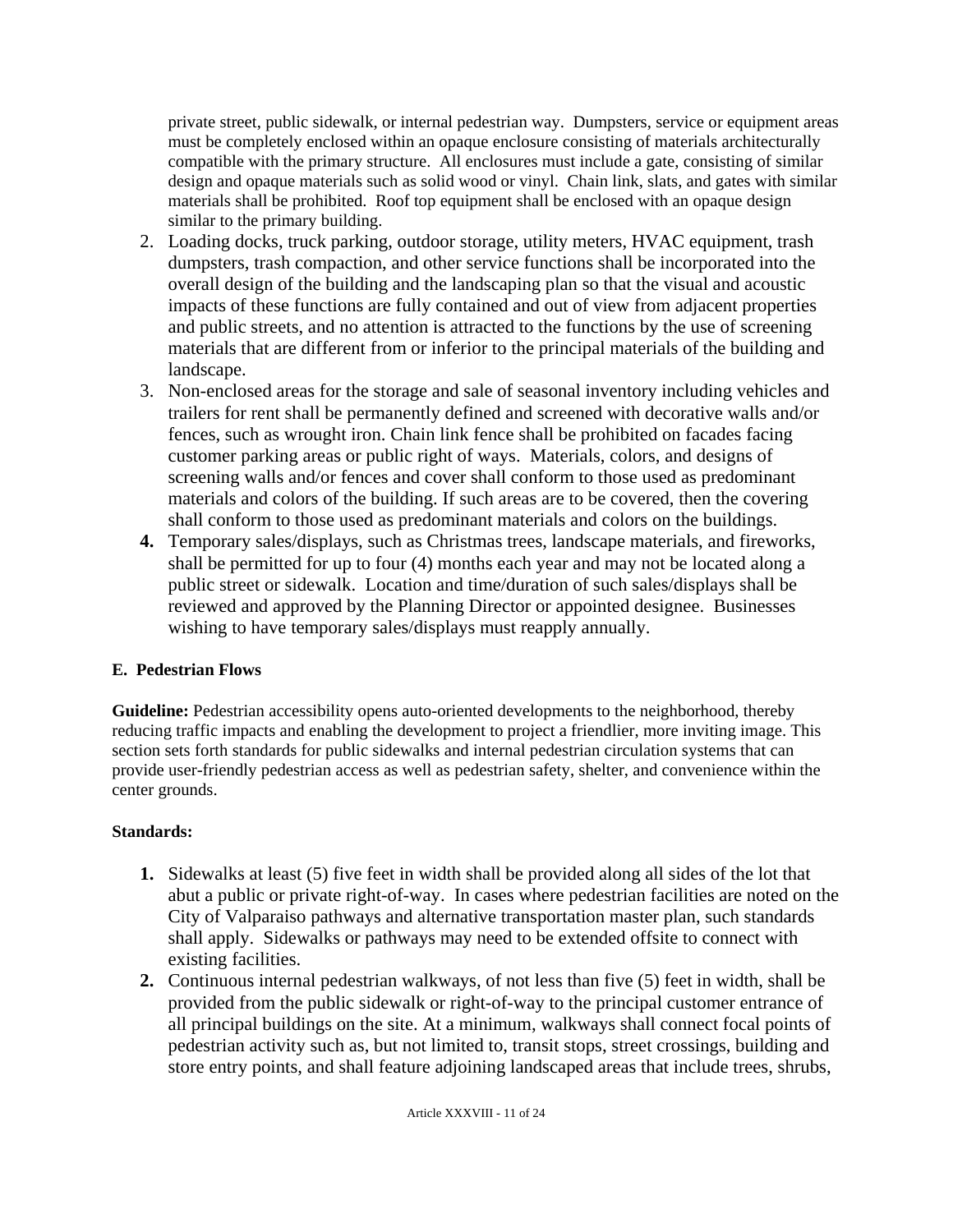benches, flower beds, ground covers, or other such materials for no less than fifty (50) percent of their length.

- **3.** Sidewalks, no less than five (5) feet in width, shall be provided along the full length of the building along any facade featuring a customer entrance, and along any facade abutting public parking areas. Such sidewalks shall be located at least six (6) feet from the facade of the building to provide planting beds for foundation landscaping, except where features such as arcades or entryways are part of the facade.
- **4.** All internal pedestrian walkways shall be distinguished from driving surfaces through the use of durable, low maintenance surface materials such as pavers, bricks, or scored concrete to enhance pedestrian safety and comfort, as well as the attractiveness of the walkways. Signs shall be installed to designate pedestrian walkways.

### **F. Central Features and Community Spaces**

**Guideline:** Buildings should offer attractive and inviting pedestrian scale features, spaces and amenities. Entrances and parking lots should be configured to be functional and inviting with walkways conveniently tied to logical destinations. Bus stops and drop-off/pick-up points should be considered as integral parts of the configuration. Valparaiso is currently developing a public transit system that is anticipated to come on line in the later half of 2005. Pedestrian ways should be anchored by special design features such as towers, arcades, porticos, pedestrian light fixtures, bollards, planter walls, and other architectural elements that define circulation ways and outdoor spaces. The features and spaces should enhance the building and the center as integral parts of the community fabric.

**Standard:** Each retail center consisting of multiple buildings shall contribute to the establishment or enhancement of community and public spaces by providing at least two of the following: patio/seating area, pedestrian plaza with benches, transportation center, window shopping walkways, outdoor play area, kiosk area, water feature, clock tower, steeple, or other such deliberately shaped area and/or a focal feature or amenity that, in the judgment of the Plan Commission, adequately enhances such community and public spaces. Any such areas shall have direct access to the public sidewalk network and such features shall not be constructed of materials that are inferior to the principal materials of the building and landscape. This area shall be adequately linked to the internal pedestrian link way.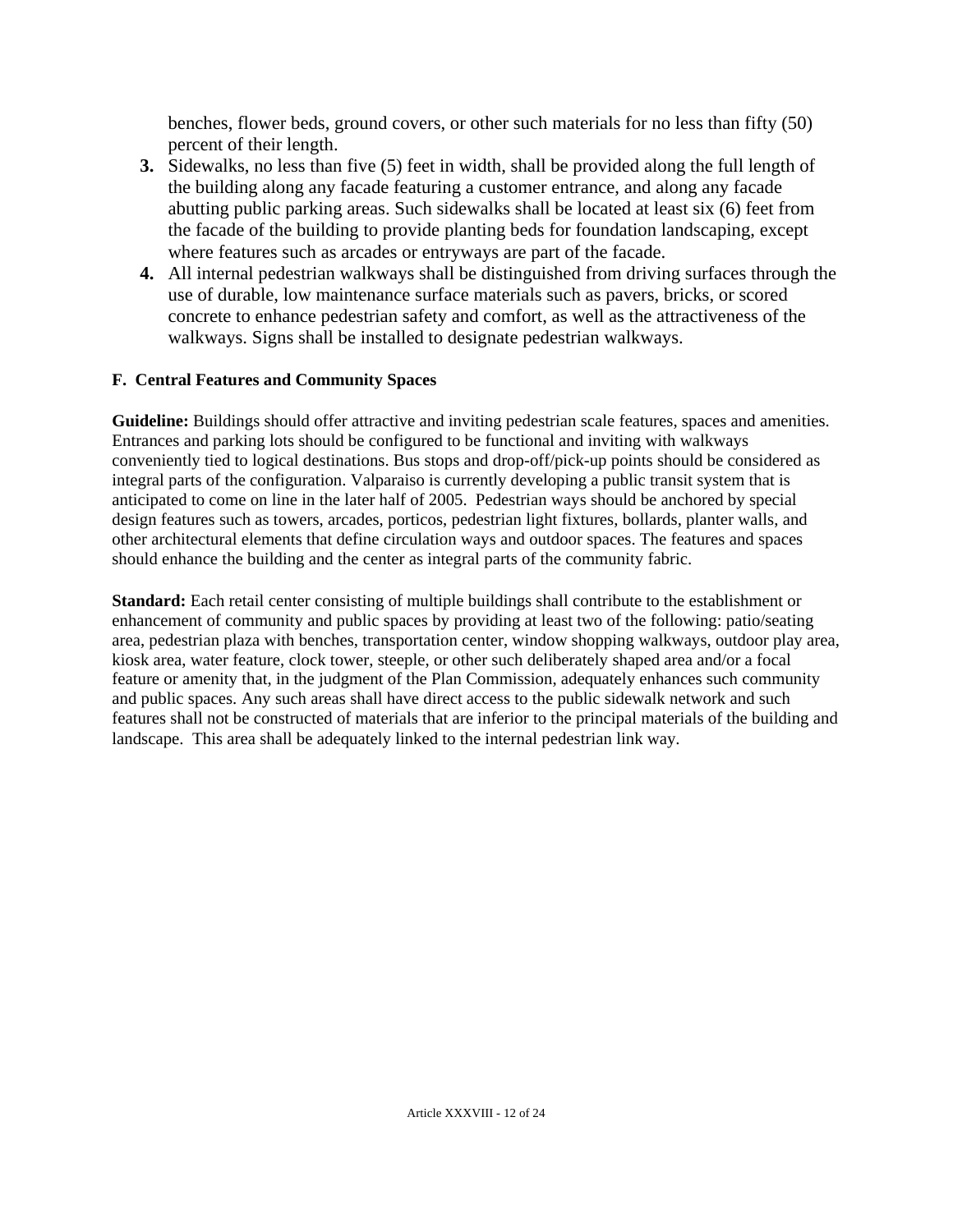

Example of a center with numerous special features and community spaces.

(Drawing courtesy of Fort Collins, Colorado)

## **G. Signage**

**Guideline:** Signs should be consistent within a development. It is important that the site not to be littered with individual signs for each tenant. Most retail centers and stand-alone large retail stores will be along arterial roads and at gateway intersections. Signage should not be distracting to passers by. **Standard:** Large retail centers consisting of multiple buildings (3 or more) subject to these guidelines may have one multi-tenant monument type ground sign not taller than fifteen (15) feet per frontage. The multi-tenant sign(s) shall provide space for all major tenants of the center and are subject to Section 909 of the *Sign Ordinance*. Stand-alone retail stores (not in a retail center) are limited to a monument type ground sign at a maximum height of six (6) feet. A masonry base is preferred for these signs. Off premise signage (billboards, portable signs, ect.) shall be prohibited. Outlot signage shall be limited to six (6) foot tall monument style signage and be centered on the outlot property. **H. Landscaping**

**Guideline:** Landscaping should be used along public streets and right of way to soften the look of large retail developments and stand-alone stores. Landscaping that is attractive will provide a break in the development of large retail buildings and screening for parking lots along heavily traveled retail corridors.

#### **Standards:**

1. LANDSCAPE PLAN

A landscape plan at a scale of not greater than 1:50 scale shall be prepared by a landscape architect registered licensed and registered with the State of Indiana. Landscape plans shall denote planting locations, numbers, and both common and scientific names for all planting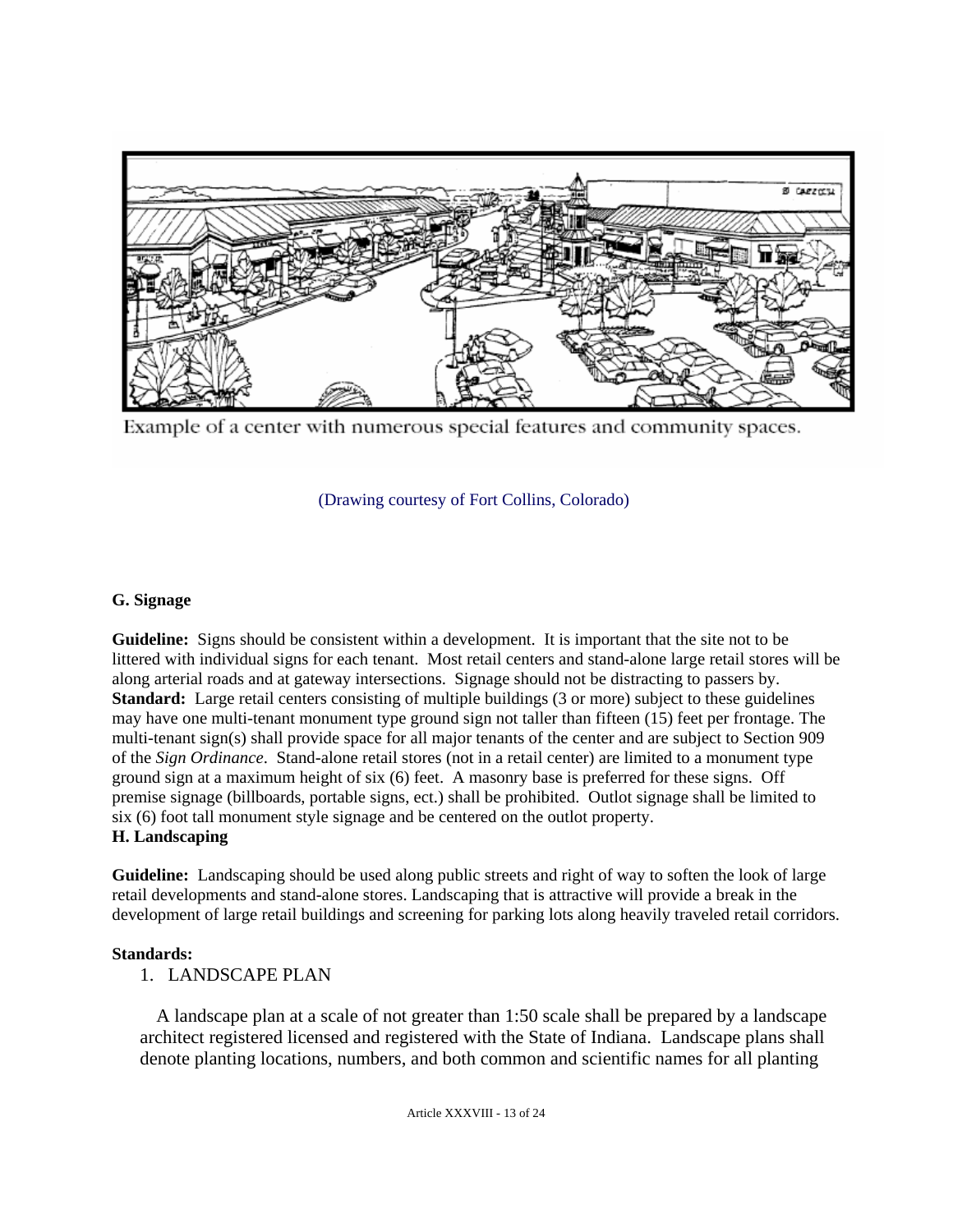materials. Contact information for the landscape architect shall be provided as well as that of the property owner.

## 2. PARKING LOT PERIMETER LANDSCAPING

- a. All parking lot perimeter areas shall be planted with at least one deciduous tree 2 ½" caliper diameter upon planting per 40 linear feet of landscape planting area.
- b. Outlots shall be surrounded with perimeter landscaping to separate them from the remaining primary lot development subject to the above standard. Outlots shall provide for landscaping areas or planting strips to physically separate them from the larger development except where entry/access points are necessary.

# 3. INTERIOR PARKING LOT LANDSCAPING

- a. A minimum of 15% of the parking area shall be dedicated to the interior parking lot landscaping consisting of planting islands, peninsulas, ribbons, or corner areas and entranceways. Sidewalks may be placed in the islands to connect with other sidewalks in the development but shall not count toward the interior landscaping requirement. Parking area is determined by drawing a square or similar shape around the outside edges of the parking area surface. Plant material shall be installed so as to maintain clear sight lines and avoid contact with vehicles for an area between three and eight feet in height. Outlots shall be subject to the same interior parking lot planting standard.
- b. For parking lots with central entry drives of 300 spaces or more, landscaping shall be provided on both sides of the main entryway to the property using trees with at least a 3" caliper diameter upon planting every fifty (50) feet along the length of driveways. This area shall not count toward the required 15% interior parking lot landscaping standard.
- c. For parking areas with multiple parking bays with at least 300 spaces, an island or peninsula that is a minimum of six (6) feet in width shall be installed for each ten (10) spaces in the parking bay. Ribbons of landscaping at least 6 feet in width extending the length of the parking bay with a least one break for passage of cross traffic shall be permitted in lieu of separate landscaping islands. There shall be one deciduous tree of at least 2 ½ inches in caliper diameter upon planting for every 180 square feet of landscaping area.

## 4. LANDSCAPING BETWEEN SITES

Landscaping strips at least ten (10) feet in width shall be provided between all stand-alone retail establishments or retail centers subject to a planting standard of one tree of at least two and one half inches  $(2 \frac{1}{2})$  in caliper diameter upon planting per forty (40) linear feet of landscape strip. When a strip a large retail establishment already exists on an adjacent parcel, the developer shall provide a grass area or landscape material equal to the difference between that provided and the ten feet required on the subject property.

# 5. LANDSCAPING ALONG BUILDINGS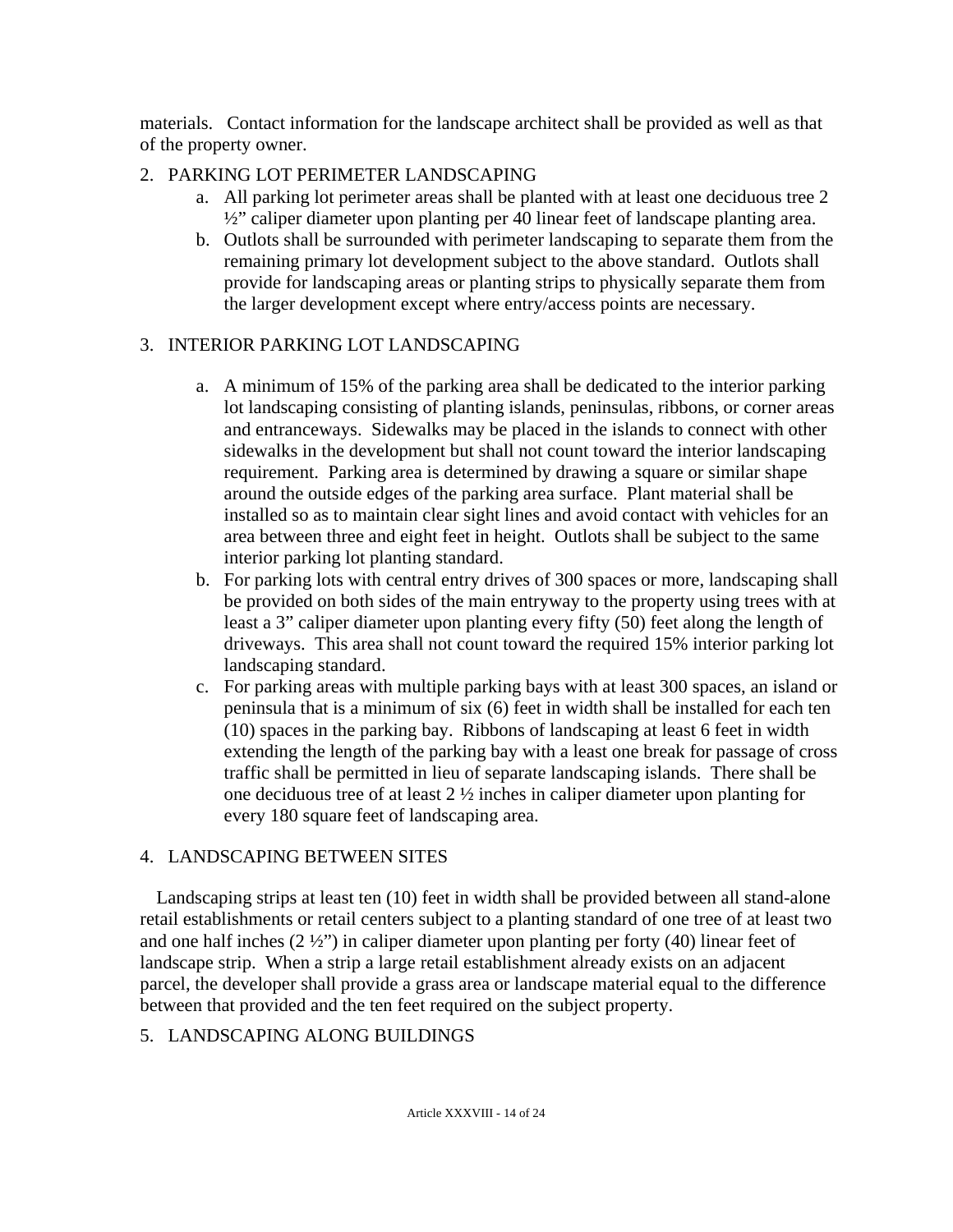- a. A landscape strip of no less than six (6) feet in width shall be installed for a distance of at least 20% of the building length for a single building tenant. One tree shall be planted for each 180 square feet of landscape area. Shrubs or other woody plants shall occupy 50% of the length of this landscaping strip. The use of planting areas or planters of at least 150 square feet each on both sides of any primary customer entrance/exit and points at or near the corners of the building may be permitted in lieu of the above requirement.
- b. For multiple tenant buildings, planters or planting areas as described above shall be provided at the entrance to all major tenant stores. If major tenants do not exist, at least 20% of the entrances to tenant spaces shall comply with this requirement.

#### 6. LANDSCAPING ADJACENT TO RIGHTS OF WAY

For a multi-building commercial center, a thirty (30) foot landscape buffer is required along all public streets and areas adjacent to residential uses. This buffer should be a mix of landscaping, deciduous trees, and evergreens, of which twenty (20) percent must be trees. These areas shall be planted at a rate of one tree at least two and one-half inches  $(2 \frac{1}{2})$  in caliper diameter upon planting per forty (40) linear feet of landscape strip. A stand-alone retail store (not in a center) and any outlot portion of a development shall provide a twenty (20) foot landscape buffer planted according to the same standard.

#### 7. YARD LANDSCAPING STANDARDS

Exclusive of the above planting requirements, the following landscaping standards shall apply to open areas of lawn or manicured portions of sites not occupied by landscape islands, planting beds, or areas of groundcover, mulch or non-vegetative cover:

At least one tree of not less than two inches (2") in caliper diameter upon planting shall be installed per four thousand (4,000) square feet of open yard area.

### 8. GENERAL STANDARDS

- a. All signs shall be located in a landscape area not less than 100 square feet in area.
- b. All light standards and poles shall be located within a landscape island.
- c. All landscape strips shall be planted with trees, shrubs, and groundcover. All landscaping shall be maintained in the condition it was installed.
- d. The minimum planting standards for all landscaping materials shall be the following unless otherwise noted:
	- i. -Deciduous Trees- 2 ½" c.d.
	- ii. -Ornamental Tress 2" c.d.
	- iii. -Coniferous Trees 6' in height
	- iv. -Shrubs, Woody Plants 24" minimum height or 5-gallon containers
	- v. -Perennials 1gallon containers
	- vi. -Annuals 12" spacing
- e. Boulders, rocks, or mulch (including stone, pebbles, sand, or bark) limited to walks, paths, seating areas, planting beds and around plants. When used in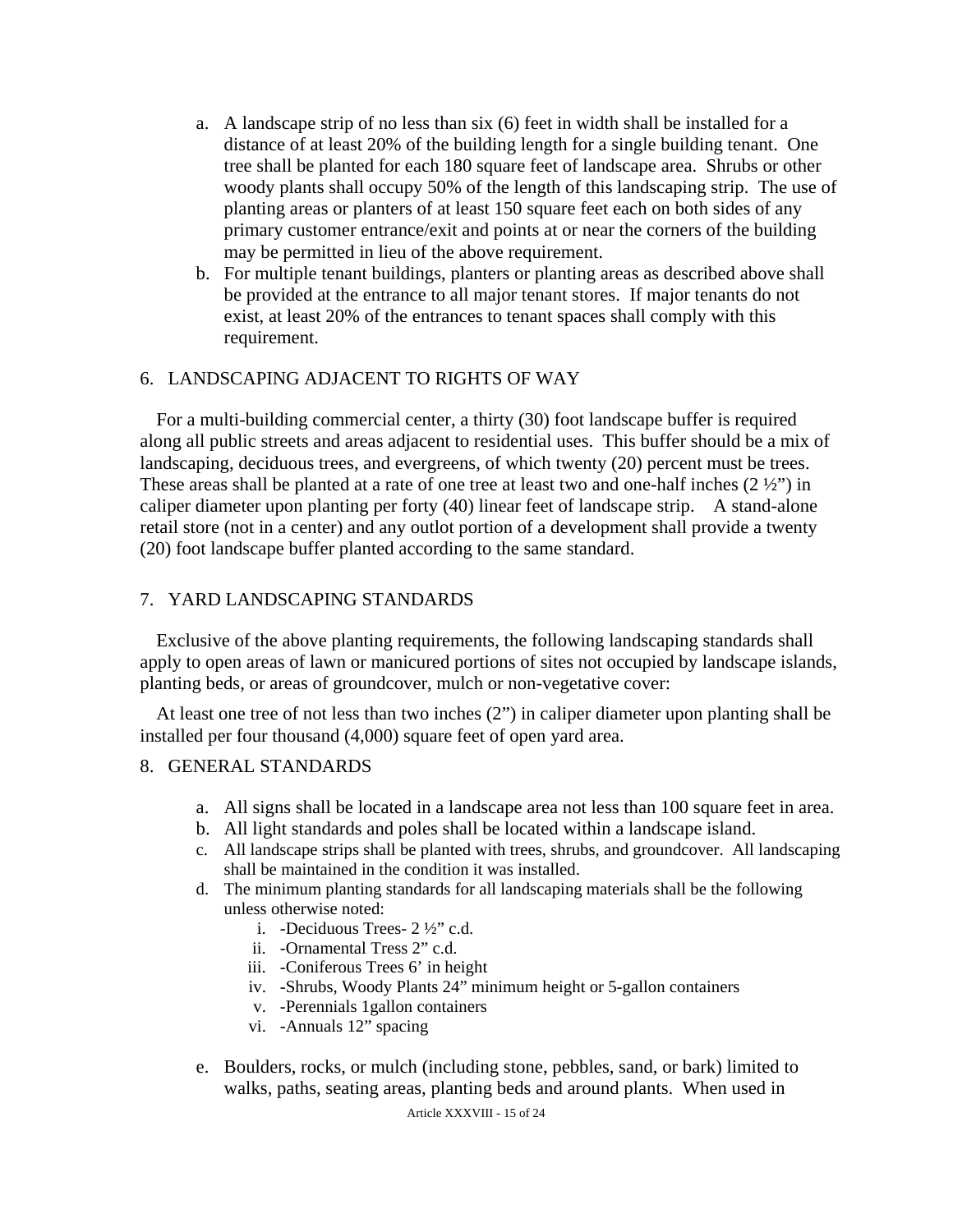planting beds or around individual trees shall not exceed twenty percent (20%) of the total square footage of the landscaped area.

## 9. LANDSCAPE MATERIAL STANDARDS

- a. The following is a list of suggested and prohibited landscape materials for use within landscape areas for large commercial establishments:
	- i. Suggested Trees and Shrubs:
		- 1. See attached appendix
	- ii. Prohibited Trees and Shrubs:
		- 1. Norway maple, *Acer platanoides* (this includes the red leafed ones like crimson king) Very invasive.
		- 2. Ailanthus (tree of heaven) Extremely invasive
		- 3. Ornamental pears. *Pyrus sp*. Invasive
		- 4. Golden rain tree. Invasive
		- 5. Purple loostrife. Invasive and illegal in Indiana
		- 6. Russian (Tatarian) Honeysuckle, Lonicera tatarica. Exremely invasive
		- 7. Black (Austrian) pine, very susceptible to diplodia blight.
		- 8. All Ash Trees, Fraxinus *sp.* Very susceptible to the emerald ash borer.

## **I. Lighting**

**Guideline:** Lighting should provide a sense of safety to guests without having a negative affect on neighboring properties. Pedestrian level lighting is encouraged along sidewalks to enhance the experience.

- 1. Lighting must to be consistent, appropriate, and compliment the primary structures on the site.
- 2. Cobra lighting shall be prohibited.
- 3. Decorative lighting or bollards shall be provided throughout all pedestrian areas of the site including in front of all buildings along walkways.
- 4. The source of lighting shall not be directly visible to vehicular traffic on public streets.
- **5.** The use of wall packs shall be prohibited on the front façade and sides of buildings and shall be limited to service loading and employee entry areas not visible from rights-ofway, access drives or customer parking areas.
- 6. All exterior lighting shall be designed in a consistent and coordinated manner for the entire site.
- 7. All exterior lighting shall be shielded to avoid casting light above three-tenths (0.3) footcandles or glare upon any property in a residentially zoned district or used for residential purposes.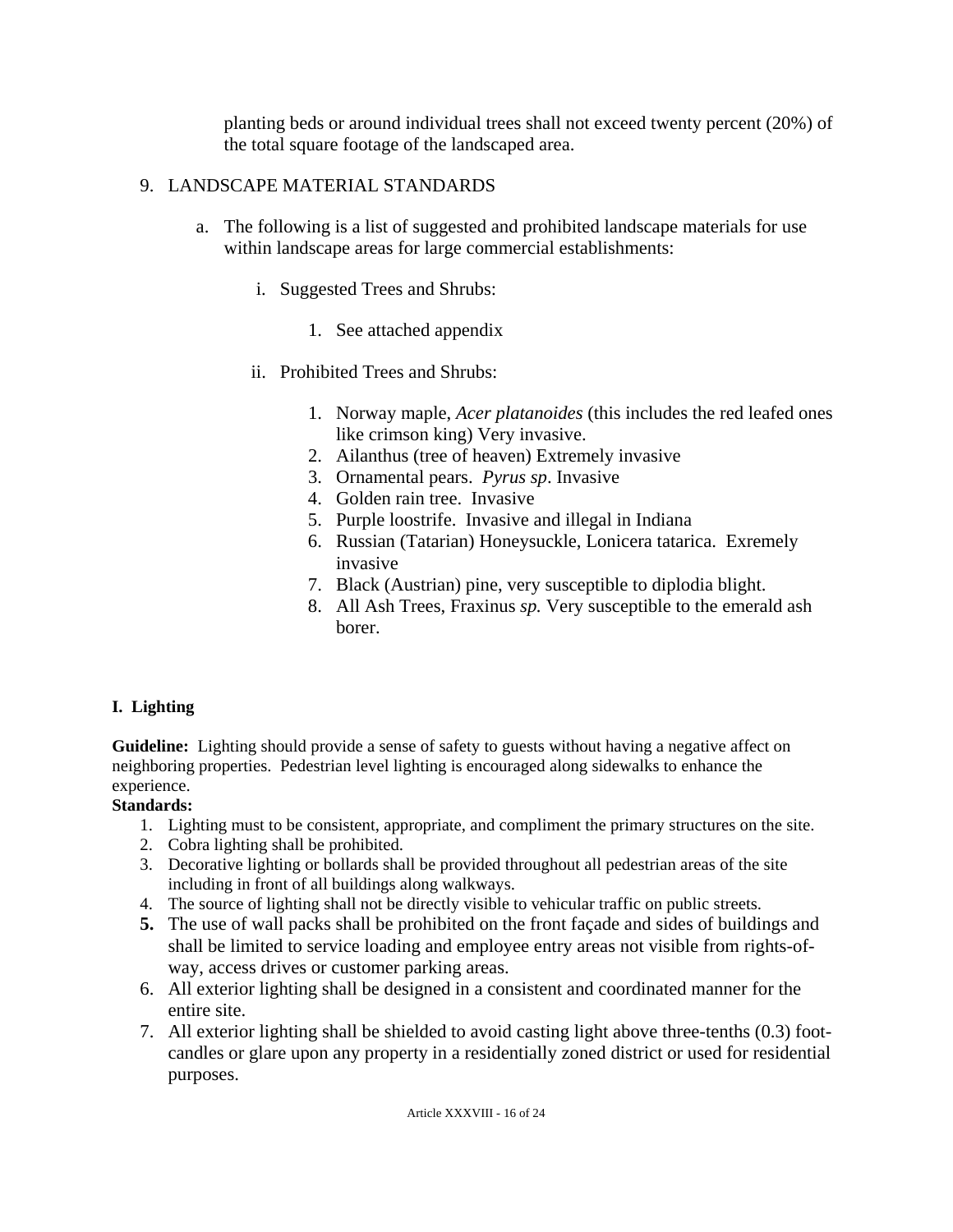- 8. All exterior lighting shall be shielded to avoid casting light above five-tenths (0.5) footcandles or glare upon any non-residential adjacent property.
- 9. Flood or area site lighting of high intensity whose light source is visible from off-site shall be prohibited. Specialized or decorative parking, site and pedestrian lighting with a visible light source is permitted with the approval of the Planning Department.
- 10. All lighting structures within a property or planned development shall be uniform design and materials. Parking lot and streetlights shall also be of uniform height.
- 11. Lighting poles and structures shall be located within landscaped areas where possible.
- 12. All exterior lighting shall be shielded so as not to cast direct light on street right-of-ways or adjacent properties.
- 13. Ceiling lights in gas pump island canopies shall be recessed.

## **J. Drainage Facilities Management**

**Guidelines: All LARGE RETAIL ESTABLISHMENT sites shall provide drainage (runoff) management such that lands adjacent, or those downstream from the site, realize no adverse effects. Adverse effects may be related to runoff rate, volume and/or quality. Standards:** 

1. Runoff Rates: Standards for general drainage and runoff discharge rate management issues are found in the "Specifications and Standards for Acceptance of Municipal Improvements" and Part II, Article VI, "Requirements for Storm Drainage and Floodplains" in the Zoning Ordinance.

In some locations characteristics or deficiencies of the receiving watercourse may require that discharge rates from the LARGE RETAIL ESTABLISHMENT site be reduced below those in the ordinances or standards referenced above.

- 2. Runoff Volumes: For receiving watercourses sensitive to prolonged flows of runoff (volume related), the discharge rates shall be reduced to a level such that the volume of runoff to be discharged does not negatively impact the watercourse.
- 3. Runoff Quality: Runoff from roofs and paved parking areas typically contains a number of pollutants resulting from air borne deposition, automobile fluid leakage, animal wastes, trash, etc. Runoff management practices shall be designed to reduce the amounts of such pollutants to more acceptable levels before the runoff is discharged to the receiving watercourse.
- 4. Detention Basins: Basins shall be designed to maximize the capture of pollutants by creating appropriate fore-bays, configurations, flooding depths, first flush storage volumes, and vegetation.
- 5. Vegetated Swales: Vegetated swales shall be used to convey runoff in lieu of conventional storm sewers. Flow velocities shall be low enough that larger pollutant particles can drop out of the flow. Appropriate vegetation shall be used to slow the flows, capture pollutants and to withstand the periodic inundations. Vegetated swales may be components of the landscaping requirements for the site.
- 6. Trees: Trees used in the landscape areas, along swales, around the basins and in the landscape islands shall be selected to provide shade and to break the fall of rain. Shade trees shall be emphasized in the landscape islands in the parking lots.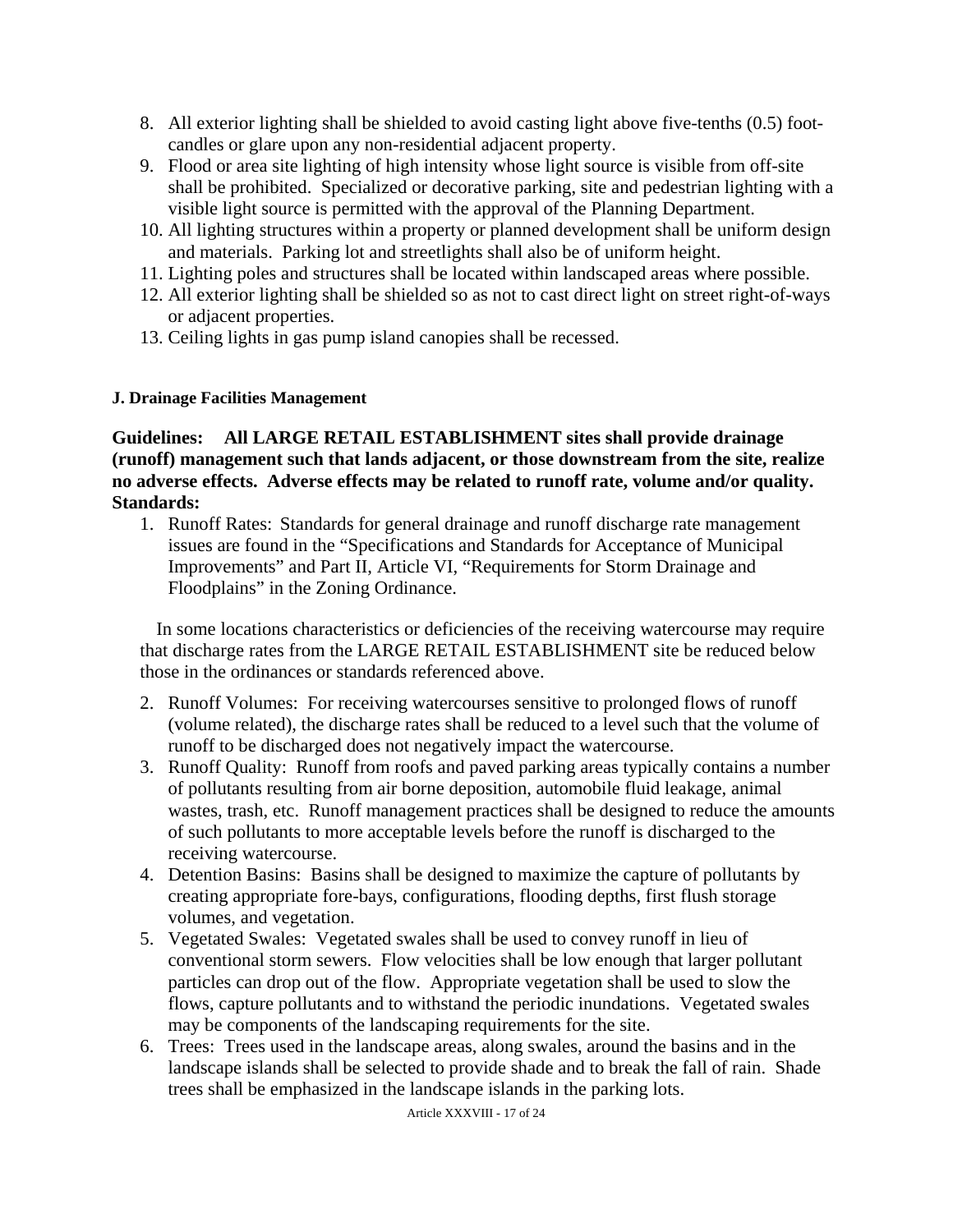- 7. Inlets: Where inlet/catch basin structures are permitted they shall be constructed with the outlet pipe trapped to capture floatable trash, debris and greases and oils.
- 8. "Separators" et al: There are various types of manufactured units, normally factory built, to be placed in line with runoff conveyances to capture oils, greases, some hydrocarbons, trash and debris in the runoff. Properly sized separators shall be utilized in series with other quality management practices to clean and polish the runoff before discharge to the receiving watercourse.
- 9. Pollutant Removal Standards: Runoff quality practices used on the LARGE RETAIL ESTABLISHMENT site shall be selected with intent of targeting the EPA benchmark pollutant levels. The benchmark levels are as started in EPA's Final Reinsurance of National Pollutant Discharged Elimination System (NPDES) Storm Water Multi-Sector General Permit for Industrial Activities, October 30, 2000.
- 10. Aesthetics: Developers are encouraged to feature drainage components as attractive elements and focus points of the developed site. Detention basins and swales shall be designed with an eye to aesthetics. Basins and swales shall have curvilinear, nonuniform banks, with varying slopes to appear more a natural feature of the site than an "engineered" structure.
- 11. Maintenance: The developer shall provide an operation and maintenance plan for all drainage components. Provisions shall be made for the perpetuation of the necessary operation and maintenance.

### **Section 3850 Abandonment of Large retail establishments – Vacancy/Relocation Guideline: As seen across the nation as well as in the Valparaiso community, large retail establishments can become vacant, which often results in the building(s) deteriorating, becoming unattractive, and ultimately discouraging future growth in the surrounding area. This phenomenon is not only accompanied by aesthetic concerns due their alwaysprominent locations, but may have additional negative secondary effects and perceptions as well. Part of the reason for these occurrences is the disposable nature of the construction of large retail buildings. The life expectancy of these stand-alone buildings and larger centers is decreasing with time. As a result of this, it is in the best interest of the City to safeguard against the opportunity for these sites to become a concern when they are vacated. The following standards serve to limit the situations described above. A vacant, yet buildable site, or one in which the owner is required to actively and aggressively market such for reuse or redevelopment is better for Valparaiso for many reasons, and the standards below seek to preserve and protect the interests of Valparaiso.**

**Standards:** 

**In the event that a large retail establishment becomes vacant the owner of such property shall meet with the city and file a plan of action for re-use of such facility. This plan of action shall address both the maintenance of the existing facility, re-use of the property by the existing owner and the active remarketing of such facility or the reuse of the property by its current owner. This plan may or may not include the redevelopment of the site to make it compatible with adaptive reuse. The reuse plan will require that the owner file monthly reports (Building Name Reuse Activity Plan Activities) with the city that detail;** 

1) Listing agents currently under contract. Listing agent data will entail agency, primary contact and all contact information. The length of term of the listing will also be included in the report.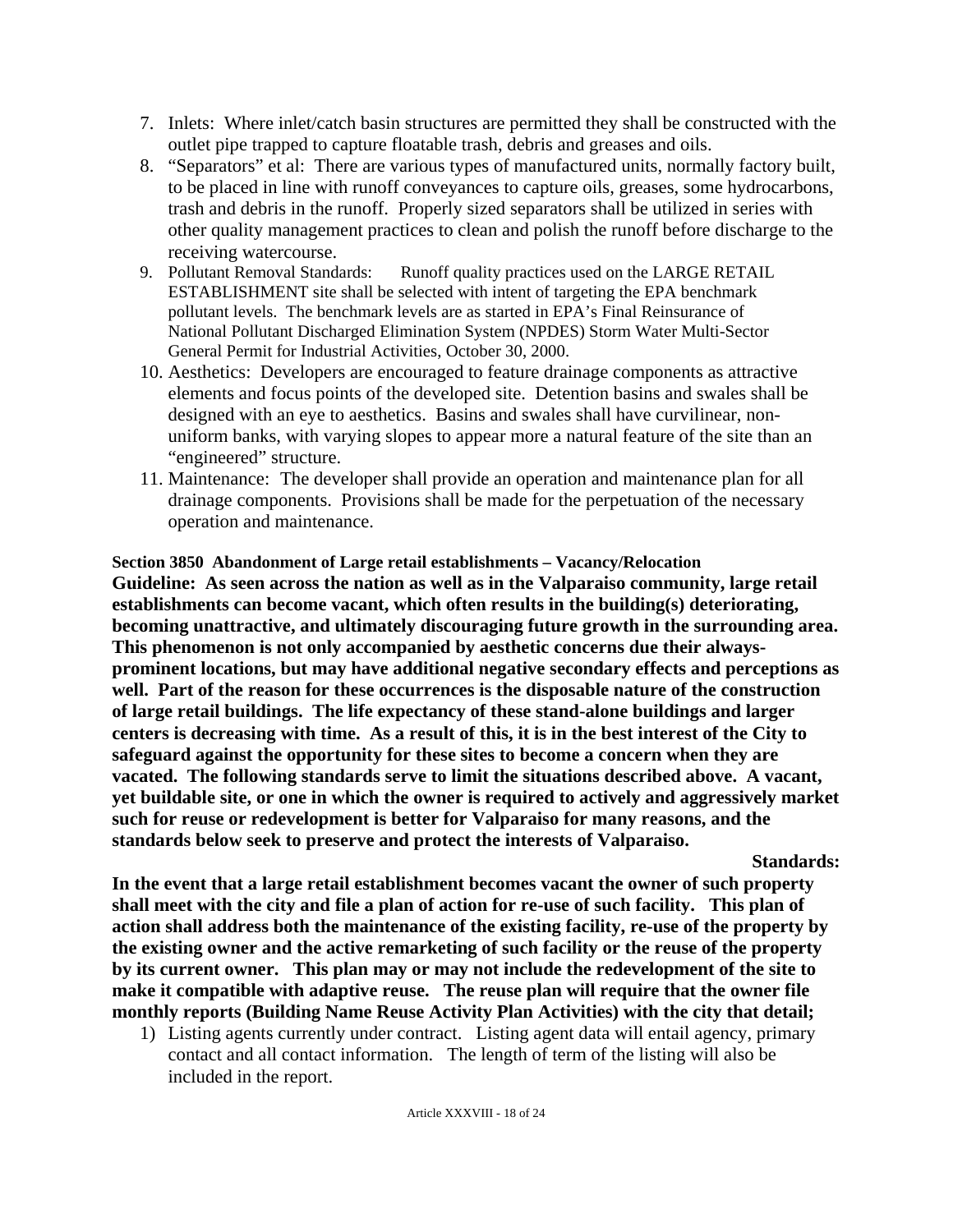- 2) Special Events. Events such as open houses, facility tours, etc. should be included in the report.
- 3) Inquiries into the property. Inquiries will include name, company name, address and phone number of the prospect.
- 4) Maintenance activities to prevent blight and decay.
- 5) Improvement activities for adaptive reuse.

**This plan will become a binding contract with the city. Failure to post this plan within 60 days of closing of the facility with the city shall place the owners in default of this ordinance. At such time the city will provide notice of their ability to condemn and demolish such property, the cost of which will be the responsibility of the current owner. Determination of Abandonment.** 

**In the event that the monthly reuse reports are not filed with the city, or in the event that the city determines that the information in the report is fraudulent, the city may, at its discretion, determine the property to be abandoned. The city will provide notice to the property owner(s) that the property is determined to be in such status and provide for a 30 day period during which the property owner can return such property to active listing status. If at the end of this 30 day period the property has not been returned to active status, the city shall notify the property owner of their intent to begin condemnation proceedings on the property.** 

**Demolition.** 

**If, after 30 days from the receipt of such notice of intent to begin condemnation proceedings there has been no or insufficient activity on the part of building owner(s) to actively promote the reuse of the facility, the city may, at their discretion, initiate activities to demolish the facility as well as any parking areas and accessories thereto.**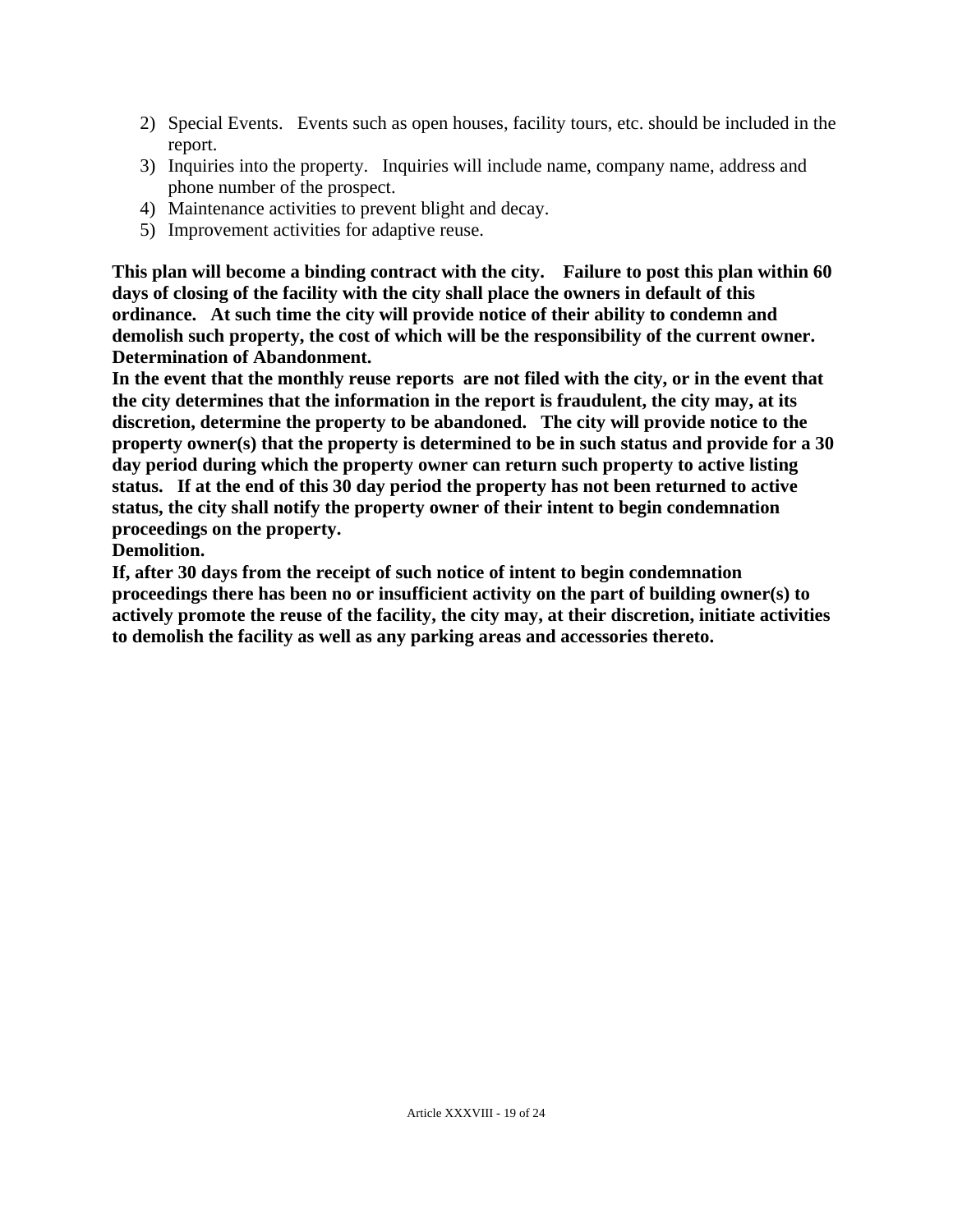#### **Recommended big box Trees for Valparaiso**

|                   | <b>Maple</b>    |    |
|-------------------|-----------------|----|
| Acer buergerianum | Trident maple   | pl |
| A. campestre      | Hedge maple     | pl |
| A. ginnala        | Amur maple      | pl |
| A. griseum        | Paperbark maple | pl |
| A. pensylvanicum  | Moosewood       |    |
| A. rubrum         | Red maple       | W  |
| A. saccharum      | Sugar maple     |    |
|                   |                 |    |

• Norway maple is not recommended for our ecosystem. The Dept of Natural Resources has deemed this tree to be an invasive non-native plant. Acer platananoides All other maples listed will give an amazing fall color display.

#### **Serviceberry**

| Amelanchier arborea | Downy serviceberry     | pt shade: pl |
|---------------------|------------------------|--------------|
| A. canadensis       | Shadbush               | pt shade: pl |
| A. grandiflora      | Apple serviceberry     | pt shade: pl |
| A. laevis           | Allegheny serviceberry |              |

\*Amelanchier are great for wildlife, spring flowers, and fall color. Single trunk tree forms are now available

#### **Buckeye**

| Aesculus, flava  | Yellow buckeyept shade |          |
|------------------|------------------------|----------|
| A. glabra        | Ohio buckeye           | pt shade |
| A. hippocastanum | Horsechestnut          | pt shade |

• Buckeyes are among the largest flowering trees native to Indiana.

|                                                                                             | Alder               |       |
|---------------------------------------------------------------------------------------------|---------------------|-------|
| Alnus viridis                                                                               | Green Alder         | w: pl |
| A. glutinosa                                                                                | <b>Black Alder</b>  | w: pl |
| A. rugosa                                                                                   | Speckled Alder w pl |       |
| $*$ $\alpha$ . There is a contract of the second contract of $\alpha$ , $\alpha$ , $\alpha$ |                     |       |

\*Good tree for a wet site or one prone to flooding.

#### **Birch**

| Betula nigra  | River birch | W                                                                                |
|---------------|-------------|----------------------------------------------------------------------------------|
| B. papyrifera | Paper birch | keep moist but not wet                                                           |
|               |             | *European and Japanese birch are not recommended as they are very susceptible to |

bronze birch borer. Betula pendula and Betula japonica

#### **Hornbeam**

| Carpinus caroliniana | Blue beech(muscle wood)                                                           | pl damp shade |
|----------------------|-----------------------------------------------------------------------------------|---------------|
|                      | *Fantastic native understory tree with interesting bark and wonderful fall color. |               |

### **Hickory**

| Carya cordiformis |       | Bitternut hickory |
|-------------------|-------|-------------------|
| C. glabra         |       | Pignut hickory    |
| C. illinoisnensis | Pecan |                   |

C. ovata Shagbark hickory

\*Hickorys and a lot of other underused native trees are hard to find in the nursery trade due to lack of demand. Ask your local nursery to order trees in the early fall and reserve them for spring.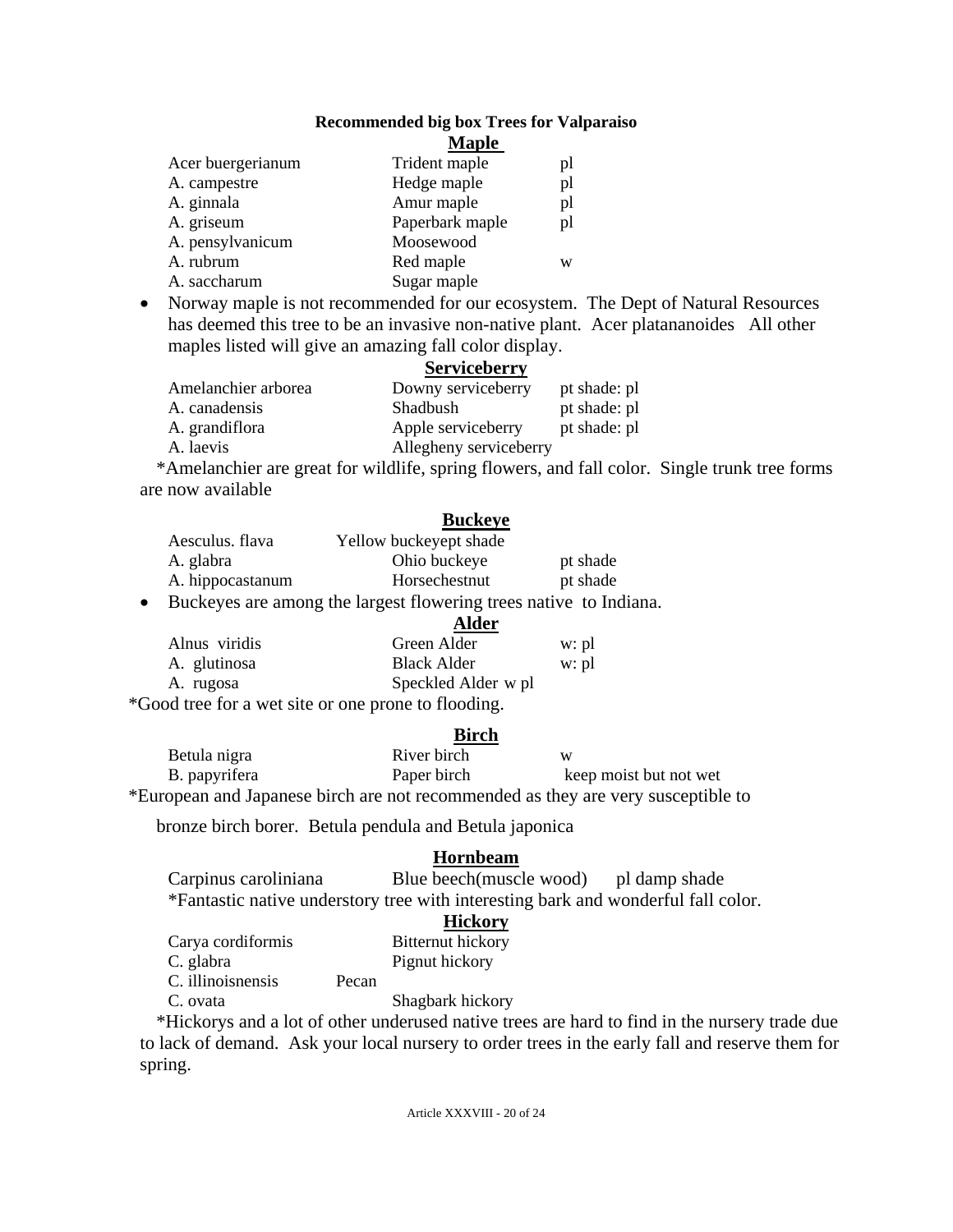### **Hackberry**

Celtis occidentalis common Hackberry

\*Hackberry is a big native tree with corky bark and berries that attract birds and other wildlife.

#### **Redbud**

Cercis canadensis Eastern redbud pl pt shade to shade \*Protect from damaging winter winds and too much direct sun.

|                     | Dogwood           |                      |
|---------------------|-------------------|----------------------|
| Cornus alternifolia | Pagoda dogwood    | pl pt shade to shade |
| C. florida          | Flowering dogwood | pl pt shade to shade |
| C. mas              | Cornelian cherry  | pl pt shade          |
|                     |                   |                      |

\*Cornus mas has wonderful early yellow blossoms. Protect all dogwoods from lots of direct sun and winter wind.

#### **Hawthorn Crataegus**

Crataegus species Hawthorn pl sun to shade

\*Hawthorns are versatile and great for spring flowers and winter berries, substitute a hawthorn for that crabapple that you are thinking of planting. Crabapples are both overused and very susceptible to a number of diseases. We do not recommend planting crabapples.

|                   | <b>Beech</b>   |          |
|-------------------|----------------|----------|
| Fagus grandiflora | American beech | pt shade |
| F. sylvatica      | European beech | pt shade |

\*Beech are, ultimately, huge trees native to moist woodlands and it is not recommended to plant them in full sun. Please do not carve in the bark of these magnificent trees. If you have ever done this, go back to that beech, apologize and give him a hug.

#### **Ginkgo**

Ginkgo Biloba Ginkgo

\*Big tough tree from East Asia. Make certain that the Ginkgo you buy is a male as the female of the species produces a fruit that smells very offensive.

#### **Honey locust**

Gleditsia triacanthos Honey locust

\*Good street tree but a little over-used. Many variations (not more than 10% in any tree planting)

#### **Kentucky Coffee Tree**

Gymnocladus dioica Kentucky Coffee Tree

\*Big under-used tree native to Indiana. Disease and drought resistant. Plant instead of locust and ash.

## **Witch hazel**

Hamamelis virginiana Common witch-hazel pl part shade

Article XXXVIII - 21 of 24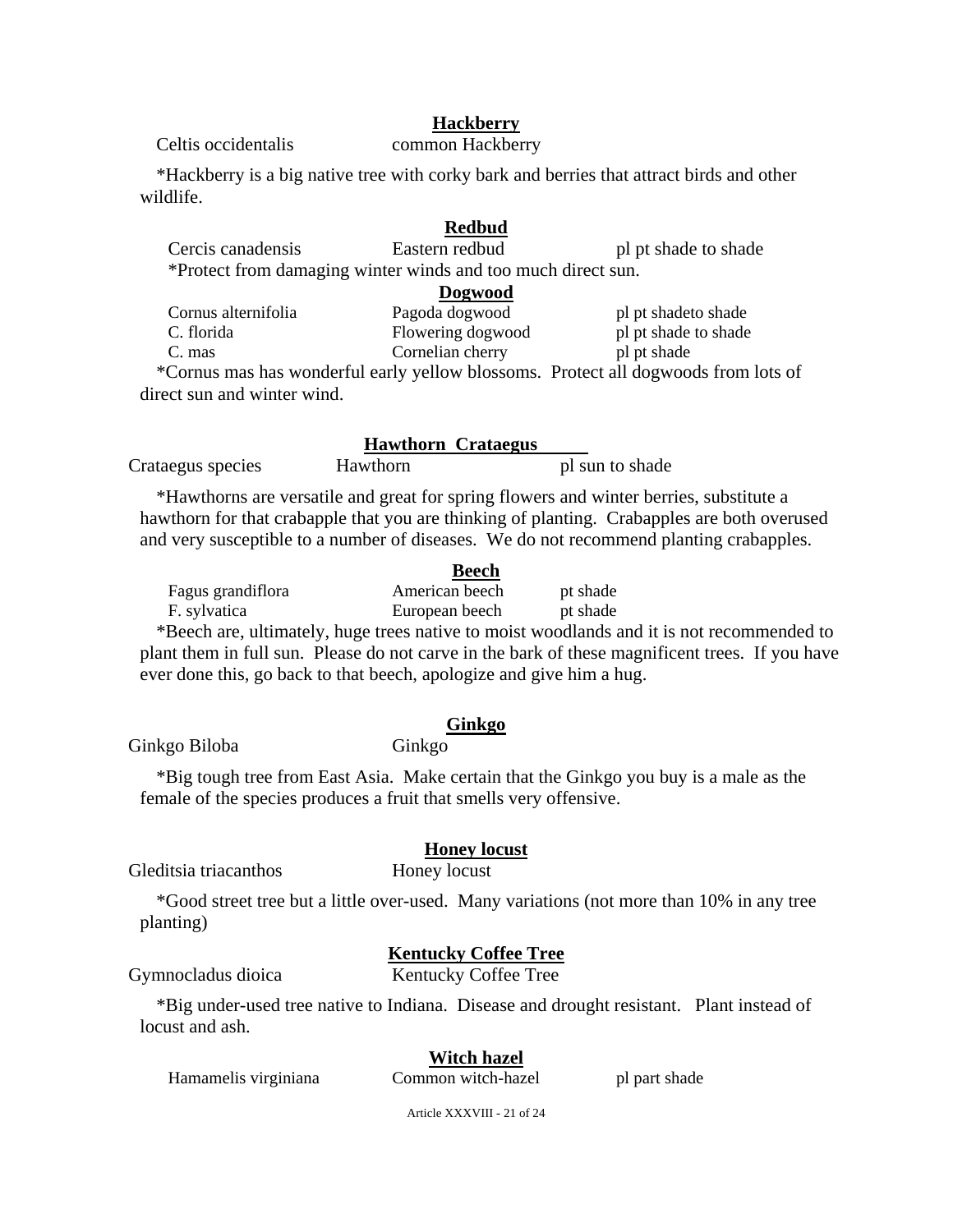H.vernalis Vernal witch-hazel pl part shade \*Small native under-story tree. Virginiana blooms in fall and vernalis blooms in early spring.

### **Tulip tree**

Liriodendron tulipifera Tulip tree

\*State tree of Indiana. Big tree that gets its name from tulip like flowers borne in early summer.

## **Black Gum**

Nyssa sylvatica Black gum, Tupelo damp acid soil \*Ultimately large shade tree with reddish orange fall color. Likes moist well drained soil.

### **Ironwood**

Ostrya virginiana American hophornbeam part shade

\*Fantastic bark on mature trees with catkin-like flowers in summer. Likes shade

|                                                                                            | <b>Sycamore</b>  |                   |
|--------------------------------------------------------------------------------------------|------------------|-------------------|
| Platanus occidentalis                                                                      | Sycamore         | sun to shade damp |
| Platanus acerifolia                                                                        | London planetree |                   |
| *Very large magestic tree with peeling green, white and gray bark. Native habitat is creek |                  |                   |
| bottoms and riverbeds. Plant in a moist spot.                                              |                  |                   |

## **Aspen**

Populus tremuloides Quaking aspen

\*One of the most widely scattered trees in North America. White bark and great orange fall color.

## **Cherry**

Prunus serotina Wild black cherry

\*Big native tree with flaky black bark, white flowers in spring and wildlife attracting berries.

## **Oak**

| Quercus alba     | White oak                                 |  |
|------------------|-------------------------------------------|--|
| Q. bicolor       | Swamp white oak<br>damp                   |  |
| Q. coccinea      | Scarlet oak                               |  |
| Q. imbricaria    | Shingle oak                               |  |
| Q. macrocarpa    | Burr oak                                  |  |
| Q. muehlenbergii | Chinkapin oak                             |  |
| Q. prinus        | Chestnut oak                              |  |
| Q. robur         | English oak                               |  |
| Q. rubra         | Northern red oak                          |  |
| Q. shumardii     | Shumard oak                               |  |
| Q. velutina      | Black oak                                 |  |
|                  | $\ast$ 0. $(11 \ 1 \ 1)$ $(11 \ 11 \ 11)$ |  |

\*Big, tough hardwood trees with variable fall color depending on the species. Acorns provide food for wildlife.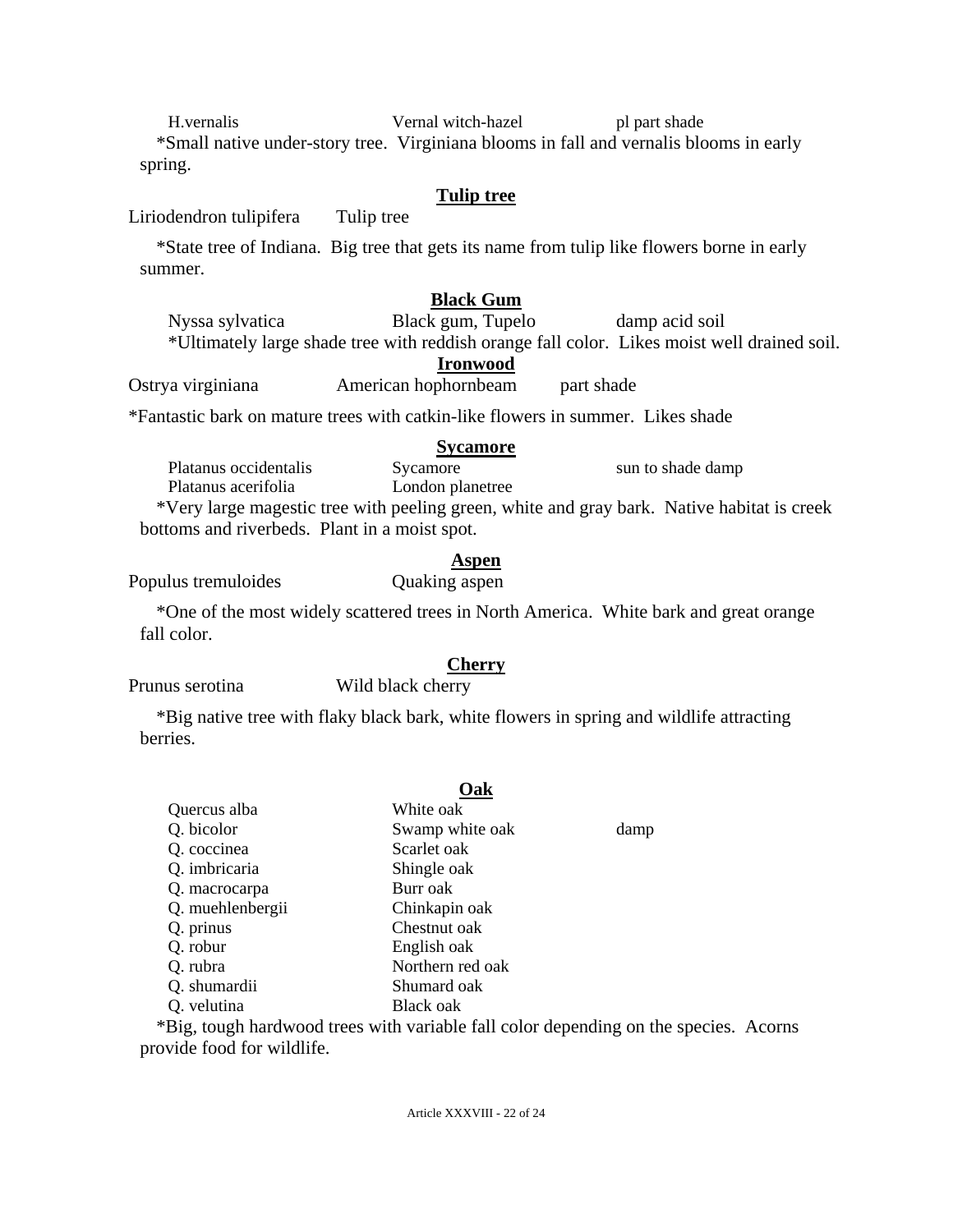#### **Linden**

 Tilia americana American basswood Tilia cordata European linden \*Medium to large trees with fragrant flowers in early summer.

\*w denotes tree suitable for wet site \*pl denotes tree suitable for under utility lines

\*Ash was not included because of the infamous Emerald Ash Borer. This exotic bug was accidentally imported from China in the wood of a shipping crate. It surfaced in the Detroit area and ravaged over seven million of our native ash trees. It is on the move and has been found in Northeast Indiana. Please hold off on planting ash trees until further notice. We would hate for you to plant a tree, only to have it die a few years later.

\*Pear trees were also excluded from the list. Pears are beautiful trees, however, due to their narrow branching habits, they tend to become damaged in storms rather easily.

\*Crabapples are very susceptible to disease. They also sucker very aggressively and, more often than not, are either not taken care of or improperly "pruned" to make room for the lawnmower. Improper pruning of all trees is not only unsightly, but it does not allow the tree to heal properly opening it up to disease and borers.